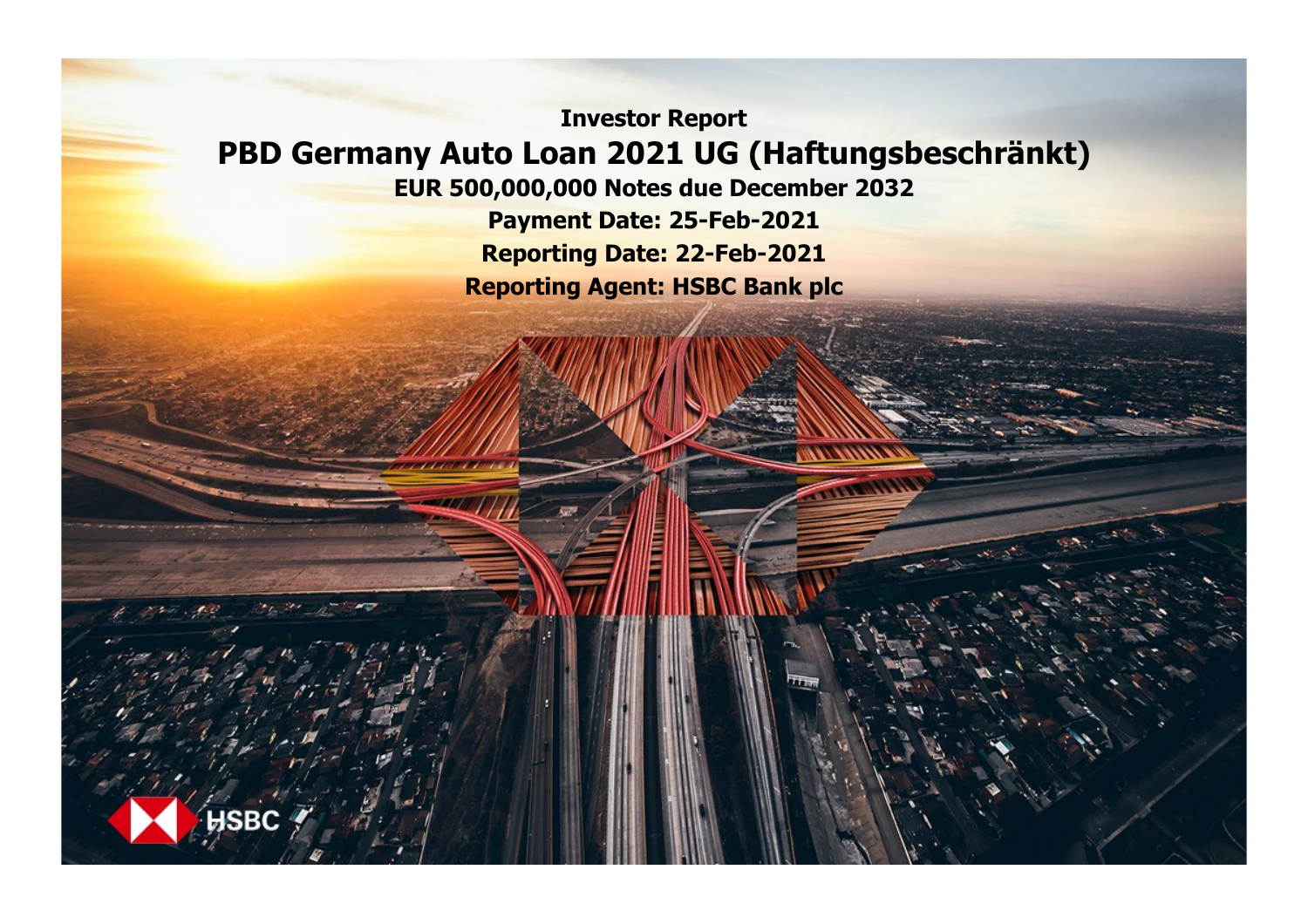

#### **Contents**

<span id="page-1-0"></span>

|                                | Page           |
|--------------------------------|----------------|
| Contents                       | 2              |
| <b>Transaction Details</b>     | 3              |
| <b>Transaction Parties</b>     | $\overline{4}$ |
| <b>Bond Report</b>             | 5              |
| <b>Bond Ratings</b>            | 6              |
| Reserve Account                | $\overline{7}$ |
| <b>Bank Accounts</b>           | 8              |
| Ledgers                        | 9              |
| Subordinated Loan              | 10             |
| <b>Expenses Report</b>         | 11             |
| Available Interest Collections | 12             |
| Interest Priority of Payments  | 13             |
| Available Principal Amount     | 14             |
| Principal Priority of Payments | 15             |
| Triggers & Events              | 16             |
| Counterparty Ratings           | 17             |
| Portfolio Summary              | 18             |
| Portfolio Concentration        | 21             |
| <b>Balance Sheet</b>           | 22             |
| Portfolio Stratifications      | 23             |
| <b>Disclaimer</b>              | 41             |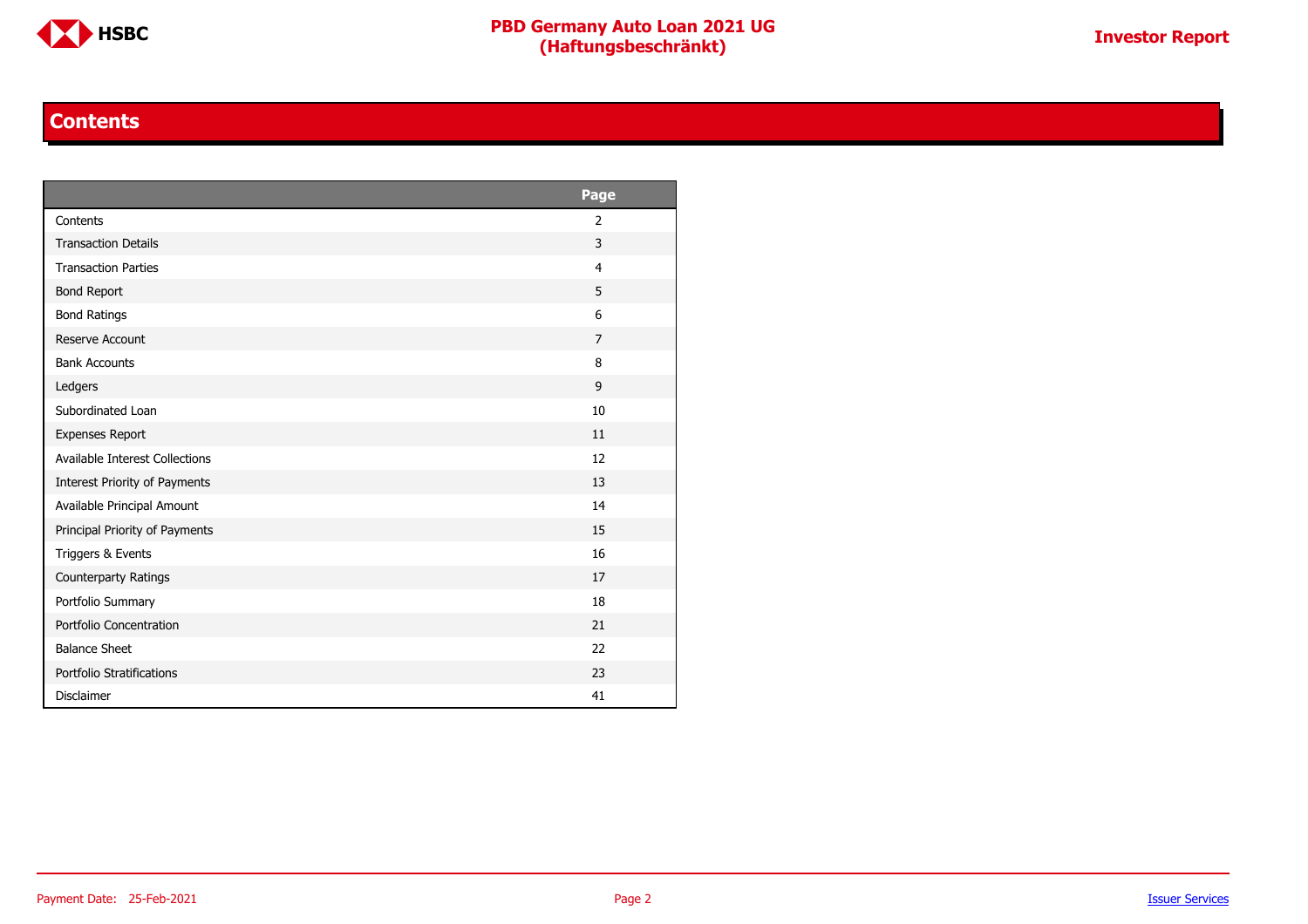

### <span id="page-2-0"></span>**Transaction Details**

| <b>Key Dates</b>            |                              | <b>HSBC Contact Details</b>   |                                        |
|-----------------------------|------------------------------|-------------------------------|----------------------------------------|
| Close Date                  | Friday, 29 January, 2021     | Role                          | <b>Client Service Manager</b>          |
| <b>Calculation Date</b>     | Thursday, 18 February, 2021  | Name                          | Maria Tsavou                           |
| Collection Period (start)   | Friday, 22 January, 2021     | Email                         | maria.tsavou@hsbc.com                  |
| Collection Period (end)     | Sunday, 31 January, 2021     | Telephone                     | +44 (0) 207 991 2209                   |
| Interest Period (start)     | Friday, 29 January, 2021     | <b>Group Email</b>            | ctla.securitisation@hsbc.com           |
| Interest Period (end)       | Thursday, 25 February, 2021  | <b>Investor Reporting</b>     | https://investorreporting.gbm.hsbc.com |
| <b>Current Payment Date</b> | Thursday, 25 February, 2021  |                               |                                        |
| Next Payment Date           | Thursday, 25 March, 2021     | <b>Period Day Counts</b>      |                                        |
| Revolving Period End Date   | Thursday, 25 January, 2024   | <b>Collection Period Days</b> | 9 days                                 |
| <b>Final Maturity Date</b>  | Wednesday, 29 December, 2032 | <b>Interest Period Days</b>   | 27 days                                |

| <b>HSBC Contact Details</b> |                                        |
|-----------------------------|----------------------------------------|
| Role                        | <b>Client Service Manager</b>          |
| Name                        | Maria Tsavou                           |
| Email                       | maria.tsavou@hsbc.com                  |
| Telephone                   | +44 (0) 207 991 2209                   |
| Group Email                 | ctla.securitisation@hsbc.com           |
| <b>Investor Reporting</b>   | https://investorreporting.gbm.hsbc.com |

| <b>Period Day Counts</b>      |         |
|-------------------------------|---------|
| <b>Collection Period Days</b> | 9 days  |
| Interest Period Days          | 27 days |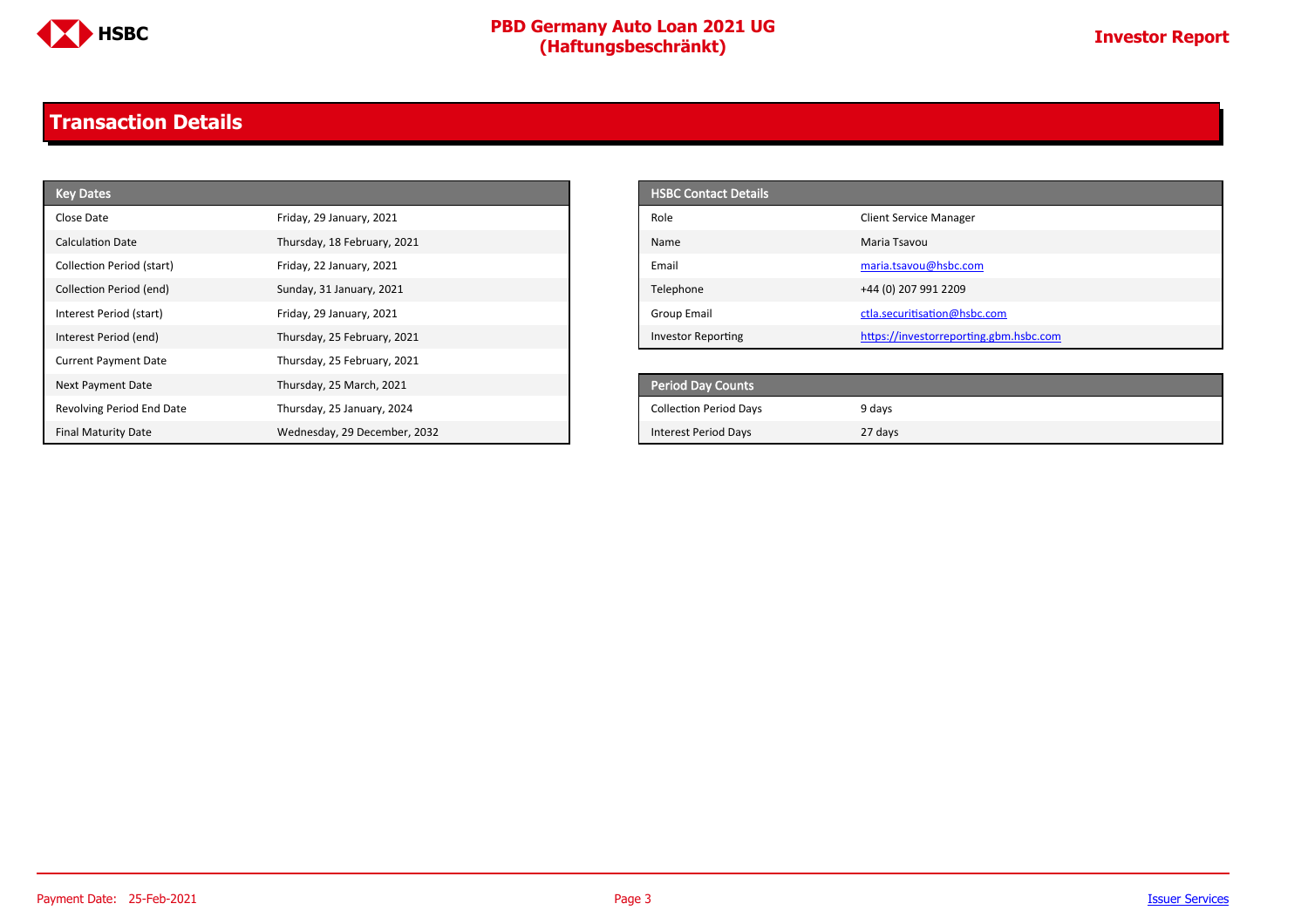

#### **Transaction Parties**

<span id="page-3-0"></span>

| <b>Role</b>                  | <b>Counterparty</b>                                |
|------------------------------|----------------------------------------------------|
| Issuer                       | PBD Germany Auto Loan 2021 UG (Haftungsbeschränkt) |
| Data Trustee                 | Elavon Financial Services DAC                      |
| Seller                       | PSA Bank Deutschland GMBH                          |
| Servicer                     | PSA Bank Deutschland GMBH                          |
| Account Bank                 | Elavon Financial Services DAC                      |
| Reporting Agent              | HSBC Bank plc                                      |
| <b>Calculation Agent</b>     | HSBC Bank plc                                      |
| Corporate Administrator      | Wilmington Trust SP Services (Frankfurt) GMBH      |
| Back-Up Servicer Facilitator | Wilmington Trust SP Services (Frankfurt) GMBH      |
| Arranger                     | Unicredit Bank AG                                  |
| Rating Agency                | Moody's Investors Service España S.A.              |
| Rating Agency                | Fitch Ratings Ireland Ltd                          |
| Listing Agent                | Banque Internationale à Luxembourg S.A.            |
| <b>Security Trustee</b>      | HSBC Corporate Trustee Company (UK) Limited        |
| Paying Agent                 | Elavon Financial Services DAC                      |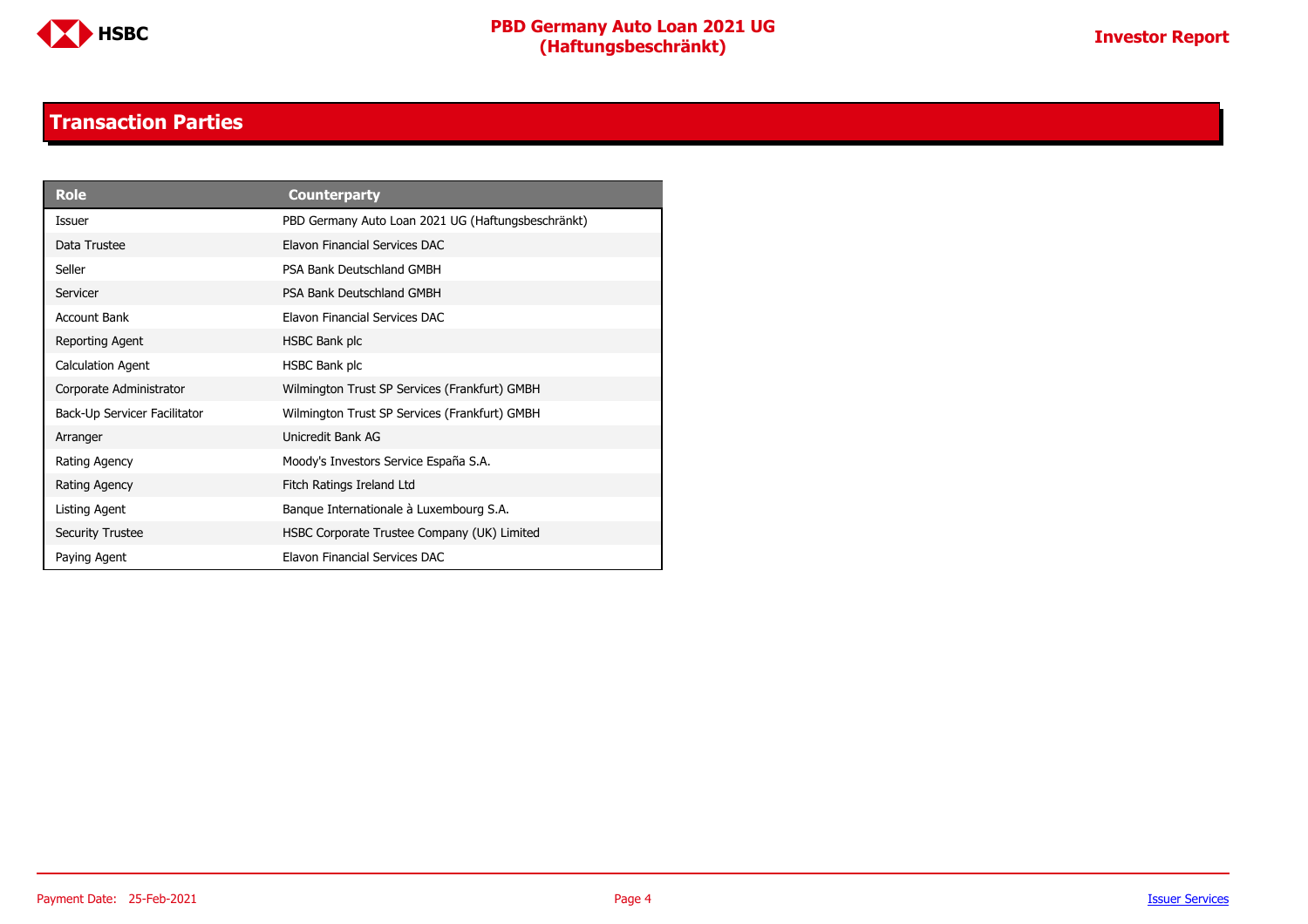

### <span id="page-4-0"></span>**Bond Report**

| <b>Class</b>                      | <b>A Notes</b>    | <b>B</b> Notes    |
|-----------------------------------|-------------------|-------------------|
| Currency                          | <b>EUR</b>        | EUR               |
| <b>ISIN</b>                       | XS2279552520      | XS2279552876      |
| Payment Frequency                 | Monthly           | Monthly           |
| <b>Current Payment Date</b>       | 25-Feb-2021       | 25-Feb-2021       |
| <b>Interest Accrual Method</b>    | Actual/360        | Actual/360        |
| <b>Final Maturity Date</b>        | 29-Dec-2032       | 29-Dec-2032       |
|                                   |                   |                   |
| <b>Current Period Rates:</b>      |                   |                   |
| Reference Index                   | <b>Fixed Rate</b> | <b>Fixed Rate</b> |
| <b>Index Determination Date</b>   | N/A               | N/A               |
| <b>Index Rate</b>                 | N/A               | N/A               |
| Margin                            | 0.30000%          | 1.00000%          |
| <b>Total Coupon</b>               | 0.30000%          | 1.00000%          |
|                                   |                   |                   |
| <b>Transaction Amounts:</b>       |                   |                   |
| Original Issue Size               | €466,200,000.00   | € 33,800,000.00   |
| <b>Opening Balance for Period</b> | €466,200,000.00   | € 33,800,000.00   |
| <b>Beginning Pool Factor</b>      | 1.00000           | 1.00000           |
| <b>Principal Repayments</b>       | € 0.00            | € 0.00            |
| <b>Closing Balance for Period</b> | €466,200,000.00   | € 33,800,000.00   |
| <b>Ending Pool Factor</b>         | 1.00000           | 1.00000           |
|                                   |                   |                   |
| Prior Unpaid Interest             | € 0.00            | € 0.00            |
| Interest on Prior Unpaid          | € 0.00            | € 0.00            |
| <b>Current Interest Due</b>       | € 104,895.00      | € 25,350.00       |
| <b>Total Interest Paid</b>        | € 104,895.00      | € 25,350.00       |
| <b>Unpaid Interest</b>            | € 0.00            | € 0.00            |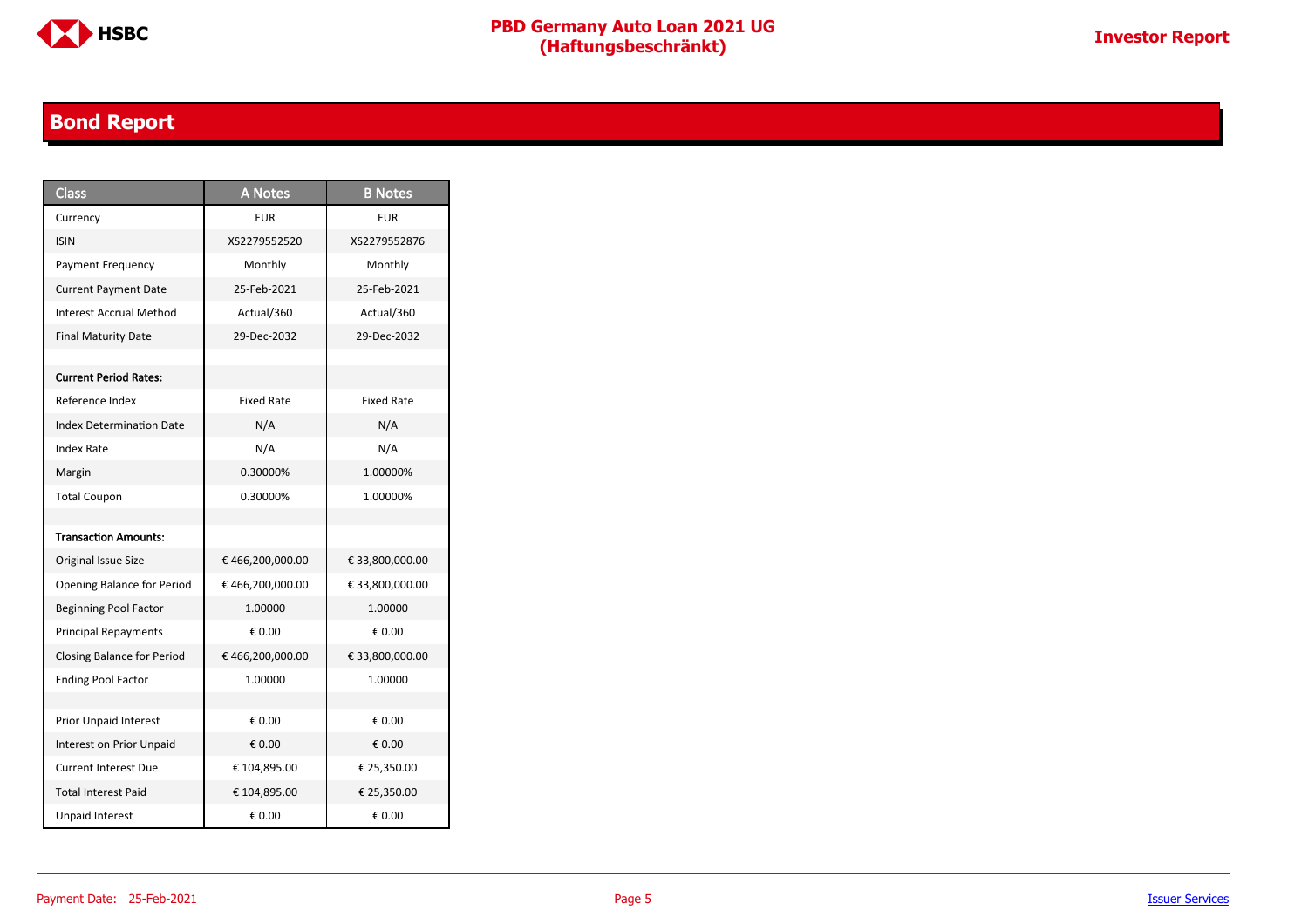

#### <span id="page-5-0"></span>**Bond Ratings**

| <b>Original Ratings</b> | S&I | <b>Fitch</b> | Moody's | <b>DBRS</b> |
|-------------------------|-----|--------------|---------|-------------|
| Class A                 | n/a | AA           | Aa2     | n/a         |
| Class B                 | n/a | n/a          | n/a     | n/a         |
|                         |     |              |         |             |

| <b>Current Ratings</b> | S&F | <b>Fitch</b> | Moody's | DBRS |
|------------------------|-----|--------------|---------|------|
| Class A                | n/a | H            | Aa2     | n/a  |
| Class B                | n/a | n/a          | n/a     | n/a  |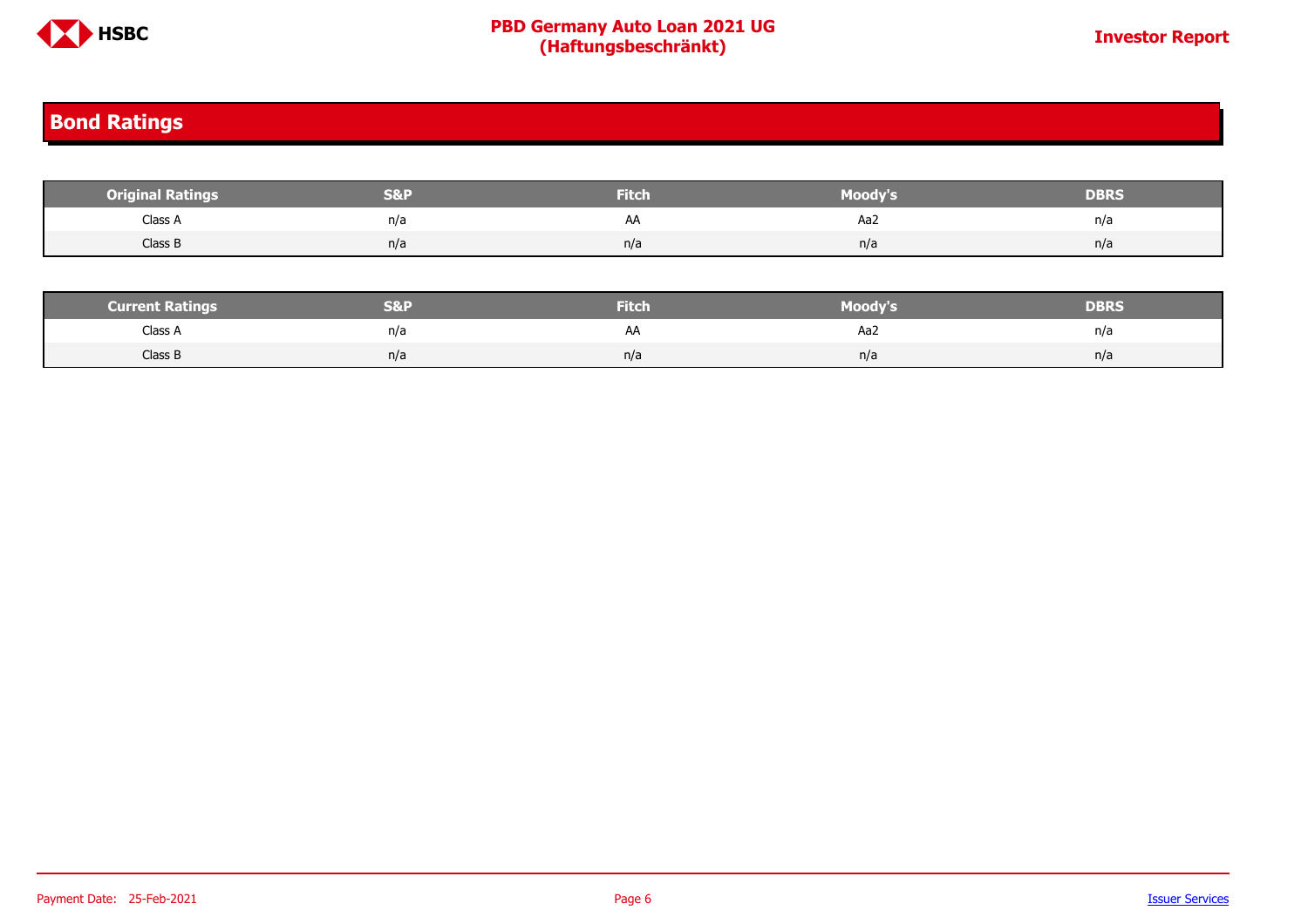

#### <span id="page-6-0"></span>**Reserve Account**

| <b>General Reserve Account</b>                 |                |
|------------------------------------------------|----------------|
| Opening Balance                                | € 1,398,600.00 |
| Debits to the General Reserve Account          | € 1,398,600.00 |
| Credits to the General Reserve Account         | € 1,398,600.00 |
| Closing Balance                                | € 1,398,600.00 |
|                                                |                |
| <b>General Reserve Account Required Amount</b> | € 1,398,600.00 |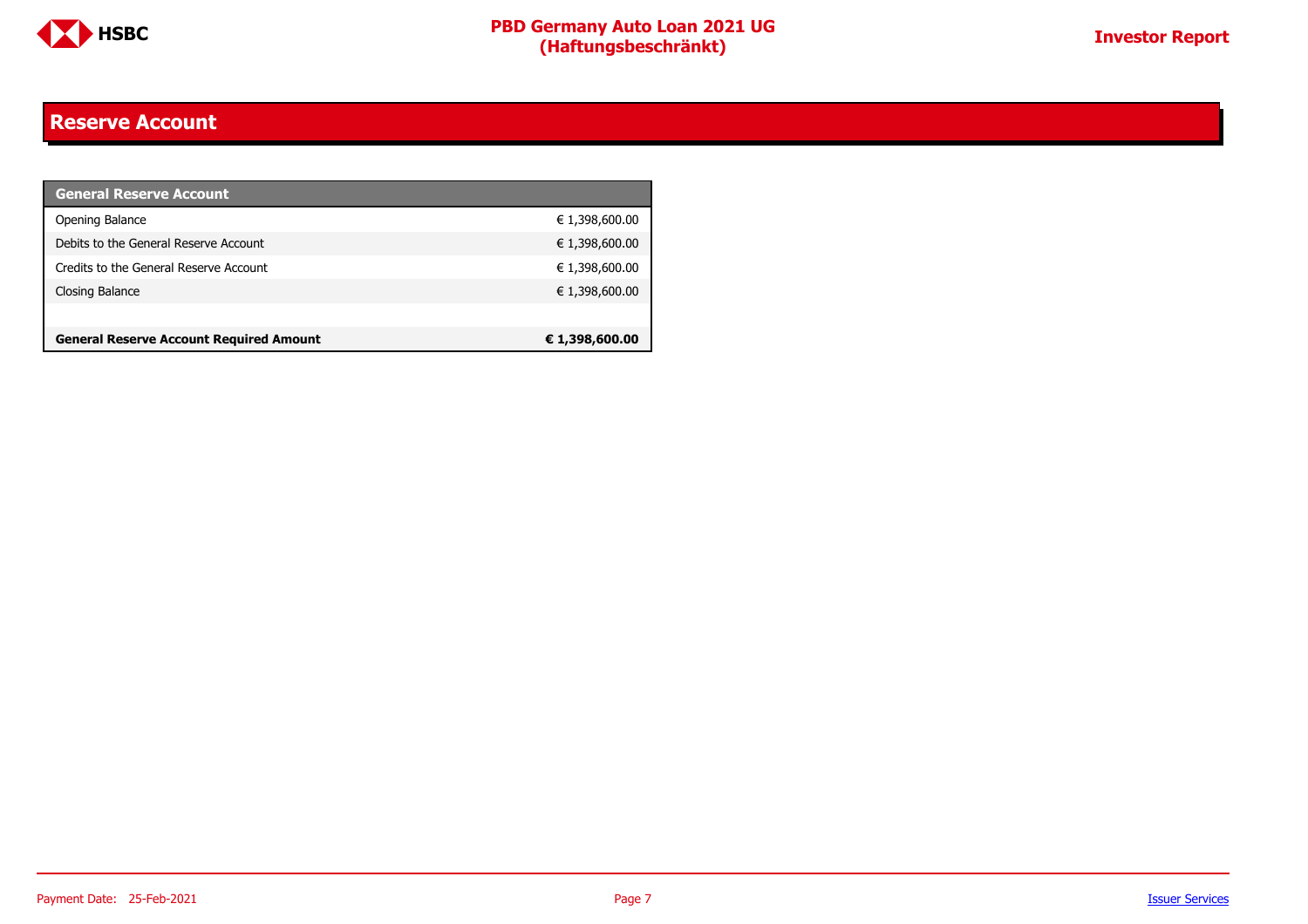

#### <span id="page-7-0"></span>**Bank Accounts**

| <b>General Collection Account</b>         |                |
|-------------------------------------------|----------------|
| Opening Balance                           |                |
| Debits to the General Collection Account  | € 3,752,964.63 |
| Credits to the General Collection Account | € 3,752,964.63 |
| Closing Balance                           |                |

| <b>Interest Account</b>         |                |
|---------------------------------|----------------|
| Opening Balance                 |                |
| Debits to the Interest Account  | € 1,913,738.99 |
| Credits to the Interest Account | € 1,913,738.99 |
| Closing Balance                 |                |

| <b>Principal Account</b>         |                |
|----------------------------------|----------------|
| Opening Balance                  | € 90.37        |
| Debits to the Principal Account  | € 3,237,444.92 |
| Credits to the Principal Account | € 3,237,825.64 |
| Closing Balance                  | € 471.09       |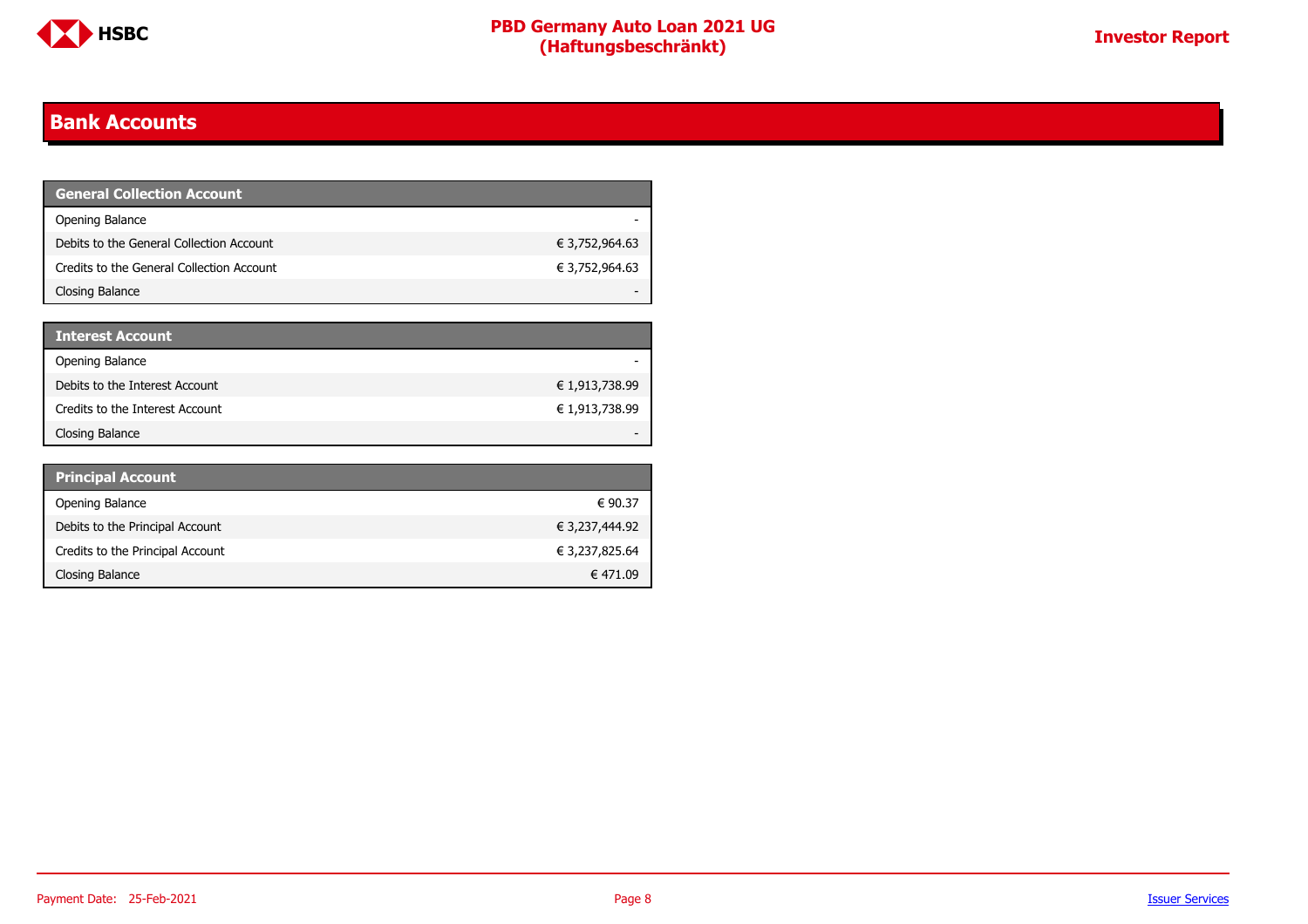

### <span id="page-8-0"></span>**Ledgers**

| <b>Principal Deficiency Ledger</b>         |  |
|--------------------------------------------|--|
| Opening Balance                            |  |
| Debits to the Principal Deficiency Ledger  |  |
| Credits to the Principal Deficiency Ledger |  |
| Closing Balance                            |  |

| <b>Principal Account Ledger</b>         |         |
|-----------------------------------------|---------|
| Opening Balance                         |         |
| Debits to the Principal Account Ledger  |         |
| Credits to the Principal Account Ledger | €471,09 |
| Closing Balance                         | €471.09 |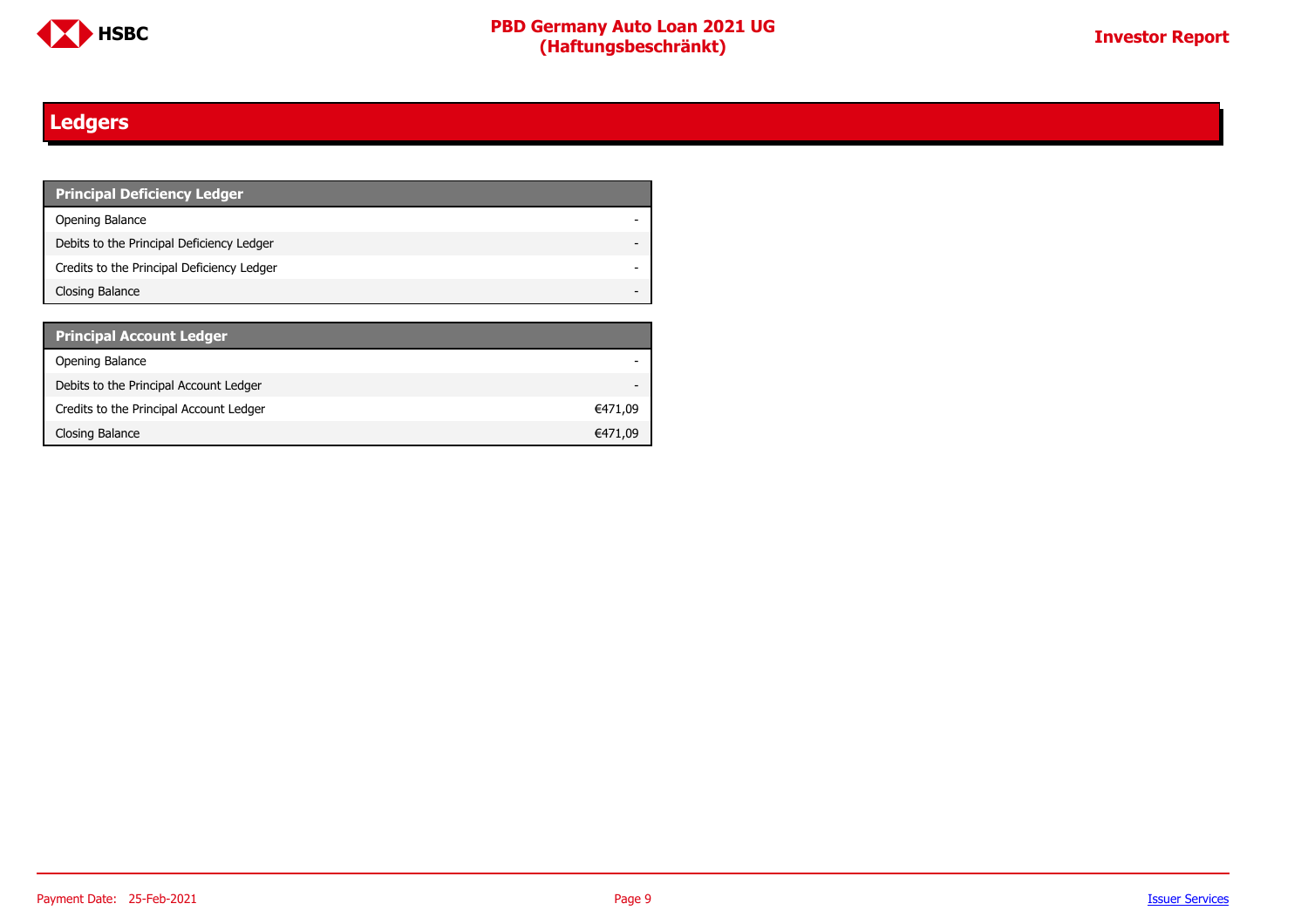

#### <span id="page-9-0"></span>**Subordinated Loan**

| <b>Subordinated Loan Details</b> |               |
|----------------------------------|---------------|
| Opening Loan Balance             | €1,398,600,00 |
| Interest Due (fixed 1% p/a)      | €1,048,95     |
| <b>Total Interest Paid</b>       | €1,048,95     |
| Principal Repayments             |               |
| Closing Loan Balance             | €1,398,600,00 |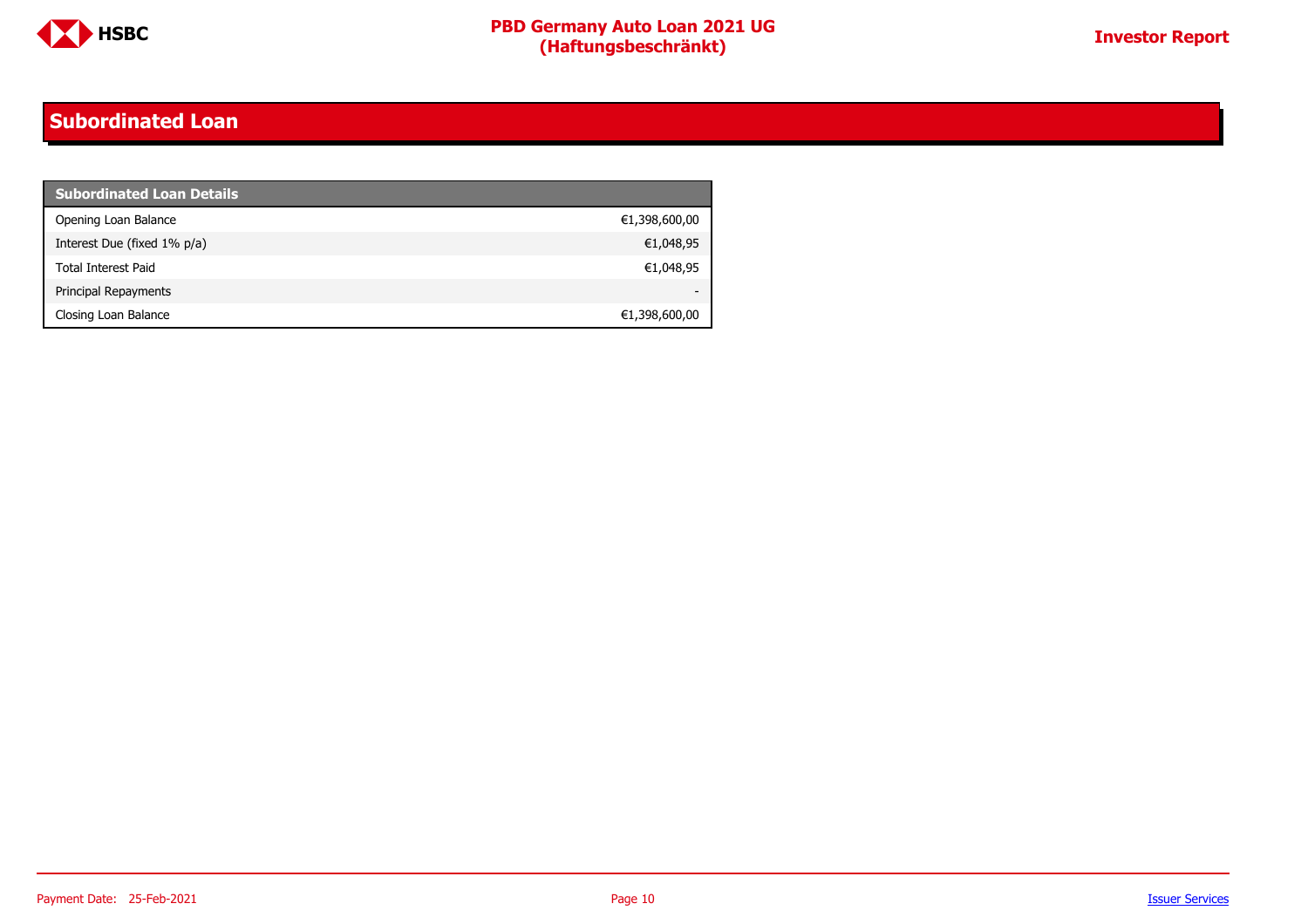

### <span id="page-10-0"></span>**Expenses Report**

| <b>Fee Type</b>              | <b>Prior Shortfall</b>   | <b>Current Amount Due</b> | <b>Current Amount Paid</b> | <b>Outstanding Shortfall</b> |
|------------------------------|--------------------------|---------------------------|----------------------------|------------------------------|
| Account Bank                 | $\overline{\phantom{a}}$ | $\overline{\phantom{a}}$  |                            |                              |
| Arranger                     | $\sim$                   | $\sim$                    | $\sim$                     | $\sim$                       |
| Auditors                     | $\overline{\phantom{a}}$ | $\sim$                    | $\sim$                     |                              |
| <b>Calculation Agent</b>     | $\overline{\phantom{a}}$ | $\sim$                    | $\sim$                     | $\overline{\phantom{a}}$     |
| Corporate Administrator      | $\sim$                   | €11,655,48                | €11,655,48                 | $\overline{\phantom{a}}$     |
| Data Trustee                 | $\sim$                   | $\sim$                    | $\sim$                     | $\overline{\phantom{a}}$     |
| Legal Advisers               | $\sim$                   | $\sim$                    | $\sim$                     |                              |
| Listing Agent                |                          | €14,700,00                | €14,700,00                 |                              |
| Other Amounts                | $\overline{\phantom{a}}$ | €2,500,00                 | €2,500,00                  |                              |
| Paying Agent                 | $\sim$                   | $\sim$                    | $\sim$                     | $\overline{\phantom{0}}$     |
| Rating Agencies              | $\sim$                   | $\sim$                    | $\sim$                     |                              |
| Back-Up Servicer Facilitator | $\overline{\phantom{a}}$ | $\sim$                    | $\sim$                     |                              |
| Reporting Agent              |                          |                           |                            |                              |
| Servicer                     |                          | $\overline{\phantom{a}}$  | $\overline{\phantom{a}}$   |                              |
| Settlement Agent             | $\sim$                   | $\overline{\phantom{a}}$  | $\overline{\phantom{a}}$   | $\overline{\phantom{a}}$     |
| Back-Up Servicer             |                          |                           |                            |                              |
| Tax                          | $\sim$                   | $\overline{\phantom{a}}$  | $\overline{\phantom{0}}$   |                              |
| <b>Security Trustee</b>      |                          | $\overline{\phantom{a}}$  | $\overline{\phantom{a}}$   |                              |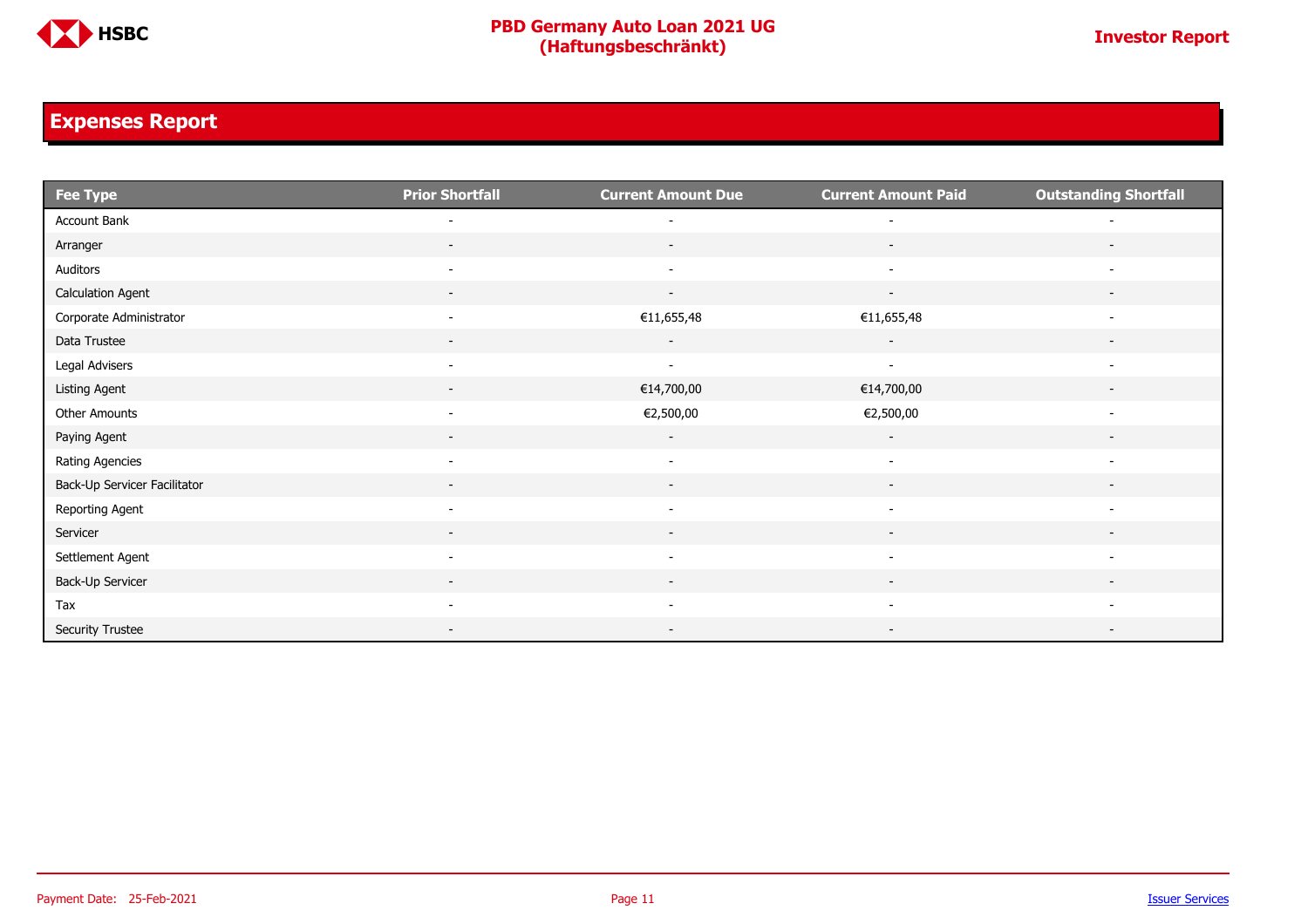

#### <span id="page-11-0"></span>**Available Distribution Amounts**

| <b>Available Collections</b>       |                |
|------------------------------------|----------------|
| (a) All cash collections           | € 3,752,964.63 |
| (b) Any Deemed Collections         |                |
| (c) Any and all Recoveries         |                |
| <b>Total Available Collections</b> | € 3,752,964.63 |

| <b>Available Interest Collections</b>                              |              |
|--------------------------------------------------------------------|--------------|
| The Available Collections less the Available Principal Collections | ፤ 515.138.99 |

| <b>Available Interest Amount</b>                                                 |                |
|----------------------------------------------------------------------------------|----------------|
| (a) The Available Interest Collections                                           | € 515,138.99   |
| (b) The amount standing to the credit of the General Reserve Account             | € 1,398,600.00 |
| (c) Any interest earned (if any) in respect of the Accounts                      |                |
| (d) With respect to the First Payment Date, The issue price of the Class A Notes | $-$            |
| <b>Total Available Interest Amount</b>                                           | € 1,913,738.99 |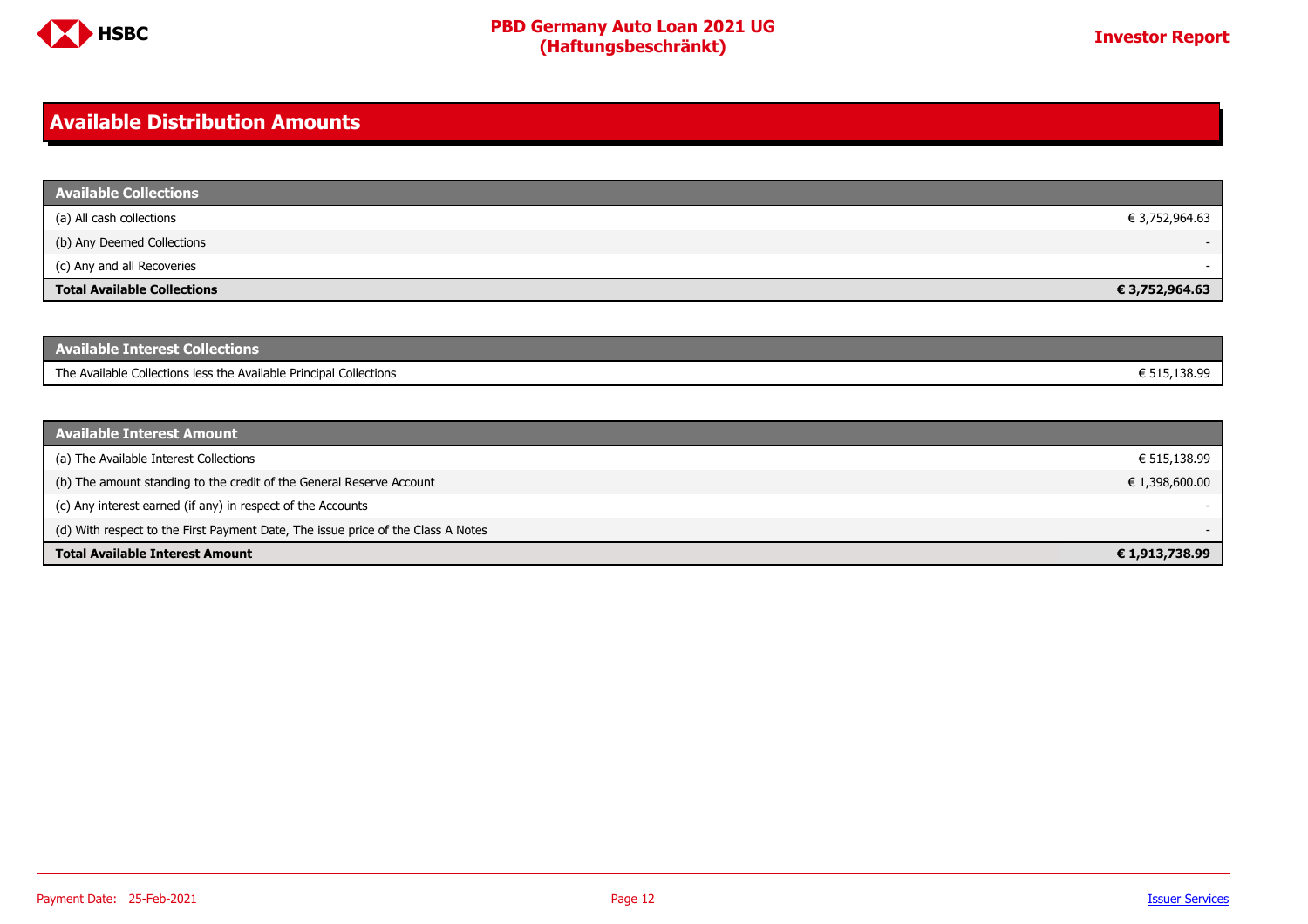

### <span id="page-12-0"></span>**Pre-Enforcement Priority of Payments**

| <b>Interest Priority of Payments</b>                                                                                                   | <b>Amounts Paid</b> | <b>Available Funds</b> |
|----------------------------------------------------------------------------------------------------------------------------------------|---------------------|------------------------|
|                                                                                                                                        |                     | € 1,913,738.99         |
| (a) first, to pay the Issuer Expenses and any Issuer Expenses Arrears                                                                  | € 28.855.48         | € 1,884,883.51         |
| (b) second, to pay, pari passu and on a pro rata basis, the Class A Notes Interest Amount                                              | € 104,895.00        | € 1,779,988.51         |
| (c) third, to transfer to the General Reserve Account for the balance to be equal to the Reserve Required Amount                       | € 1,398,600.00      | € 381,388.51           |
| (d) fourth, transfer to the Principal Account to reduce any Principal Deficiency Ledger to zero                                        |                     | € 381,388.51           |
| (e) fifth, to pay, pari passu and on a pro rata basis, the Class B Notes Interest Amount and Class B Interest Arrears                  | € 25,350,00         | € 356,038.51           |
| (f) sixth, to pay the Subordinated Loan Provider, first, Interest, and thereafter Principal (General Reserve Required Decrease Amount) | € 1.048.95          | € 354,989.56           |
| (g) seventh, to pay the remaining Available Interest Amount to the Seller                                                              | € 354,989.56        |                        |
| <b>Total Distribution Amount</b>                                                                                                       | € 1,913,738.99      |                        |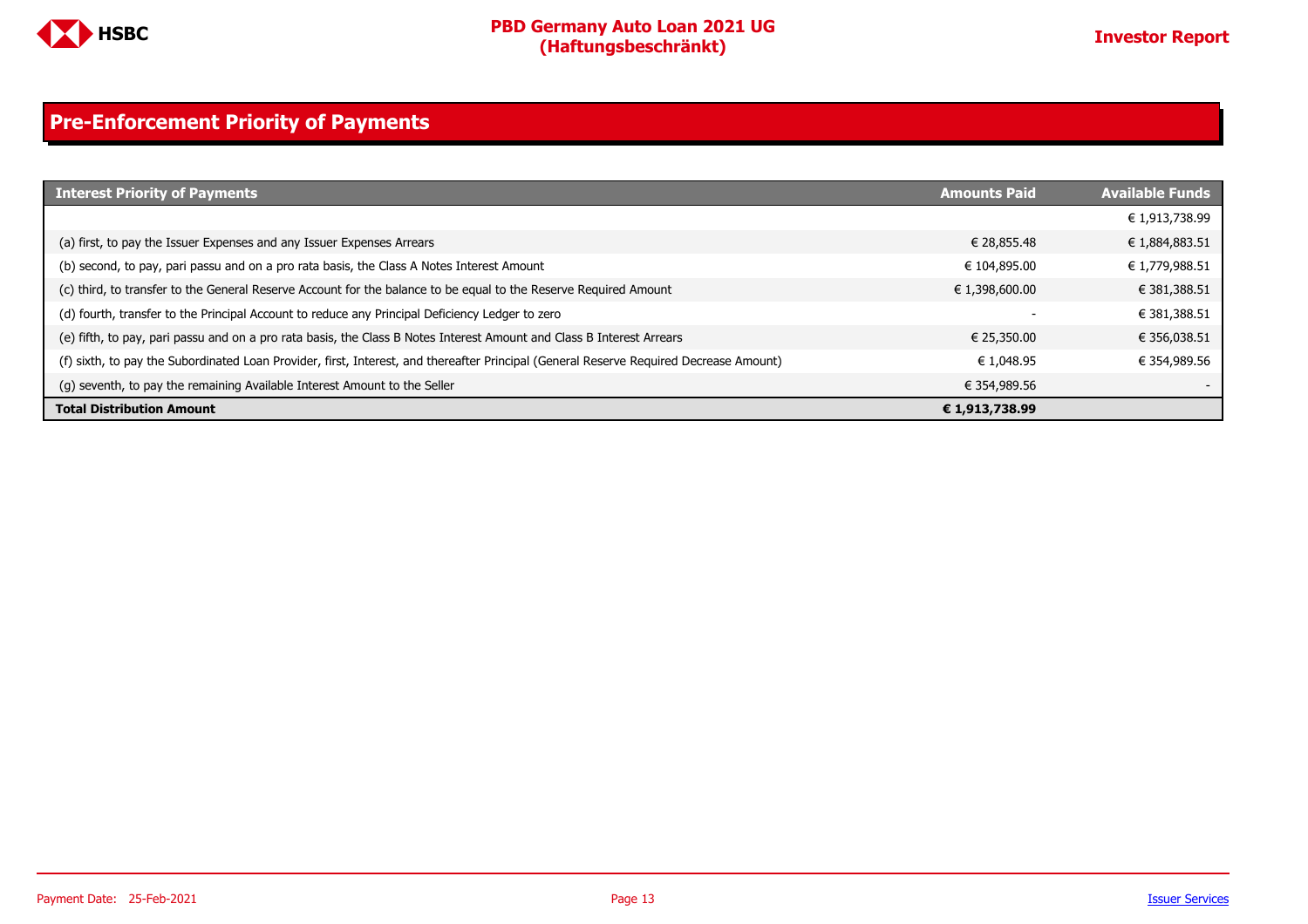

#### <span id="page-13-0"></span>**Available Distribution Amounts**

| <b>Available Principal Collections</b>                           |                |
|------------------------------------------------------------------|----------------|
| (a) Scheduled Principal                                          | € 2,860,689.70 |
| (b) Unscheduled Principal                                        | € 377,135.94   |
| (c) Deemed Collections less Deemed Collection Interest Component |                |
| <b>Total Available Principal Collections</b>                     | € 3,237,825.64 |

| Available Principal Amount                                                           |                |
|--------------------------------------------------------------------------------------|----------------|
| (a) All Principal Collections                                                        | € 3,237,825.64 |
| (b) The remaining balance standing to the credit of the Principal Account (if any)   | € 90.37        |
| (c) all amounts to be transferred from the Interest Account to the Principal Account |                |
| (d) The Further Notes Amount                                                         | $\sim$         |
| (e) Any amounts credited to the Principal Account Ledger                             |                |
| <b>Total Available Principal Amount</b>                                              | € 3,237,916.01 |

| <b>Maximum Receivables Purchase Amount</b>                                               |                  |
|------------------------------------------------------------------------------------------|------------------|
| (a) the difference between:                                                              |                  |
| (i) The Aggegate Outstanding Note Principal Amount                                       | € 500,000,000.00 |
| minus                                                                                    |                  |
| (ii) the Aggregate Outstanding Principal Amount on the last day of the Collection Period | € 496,762,083.99 |
| (b) The Available Principal Amount, less Additional Purchased Receivables                | € 3,237,916.01   |
| Maximum Receivables Purchase Amount (the lesser of (a) and (b) above)                    | € 3,237,916.01   |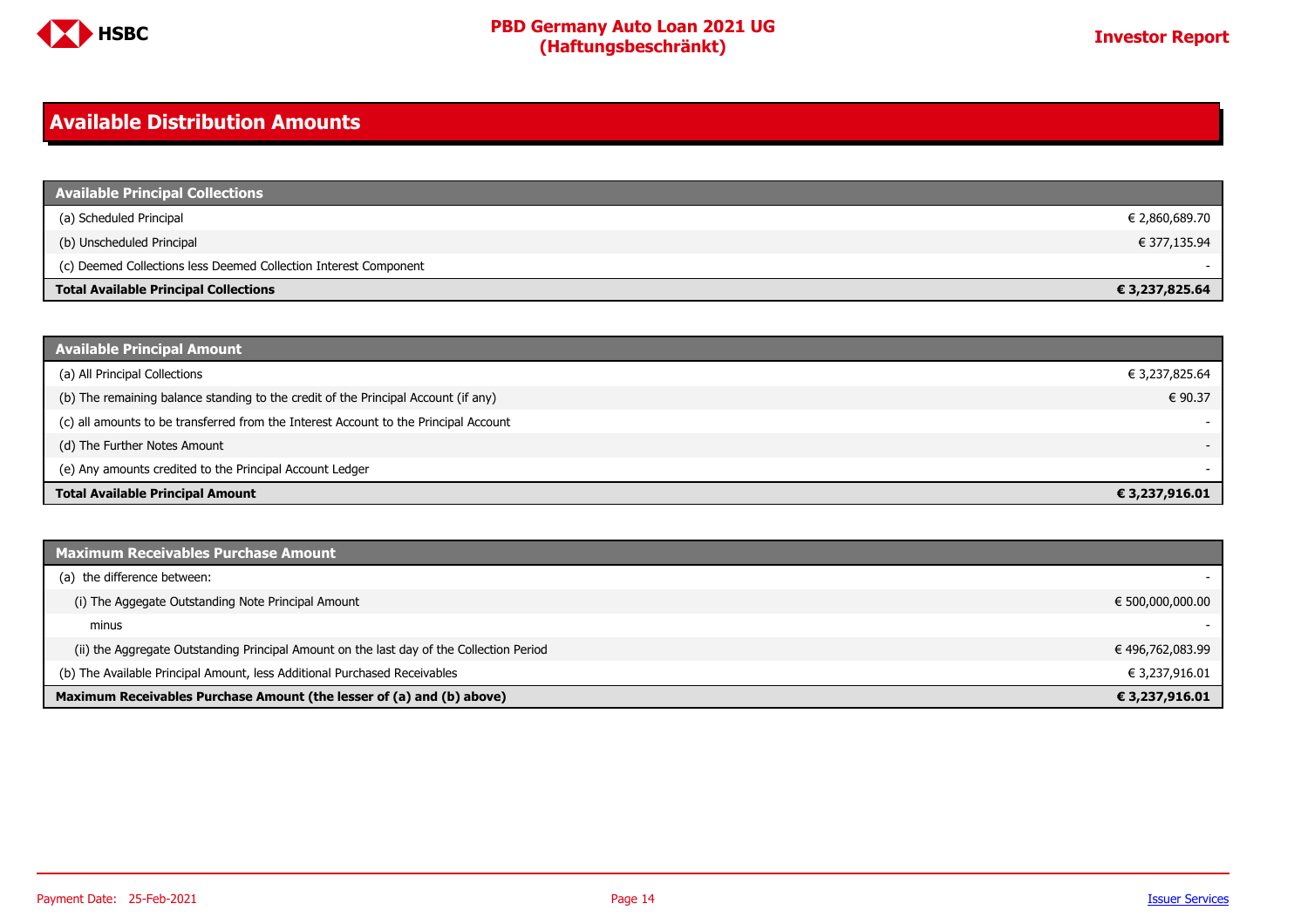

### <span id="page-14-0"></span>**Pre-Enforcement Priority of Payments**

| <b>Principal Priority of Payments</b>                                                                               | <b>Amounts Paid</b> | <b>Available Funds</b>   |
|---------------------------------------------------------------------------------------------------------------------|---------------------|--------------------------|
|                                                                                                                     |                     | € 3,237,916.01           |
| (a) first, to pay the Seller the Principal Component Purchase Price                                                 | € 3,237,444.92      | € 471.09                 |
| (b) second, during the Revolving Period, to pay any amounts up to the Maximum Principal Account Ledger Amount       | € 471.09            |                          |
| (c) third, on each Payment Date, to pay, pari passu and on a pro rata basis, the Class A Notes Amortisation Amount  |                     |                          |
| (d) fourth, on each Payment Date, to pay, pari passu and on a pro rata basis, the Class B Notes Amortisation Amount |                     | $\overline{\phantom{a}}$ |
| <b>Total Distribution Amount</b>                                                                                    |                     |                          |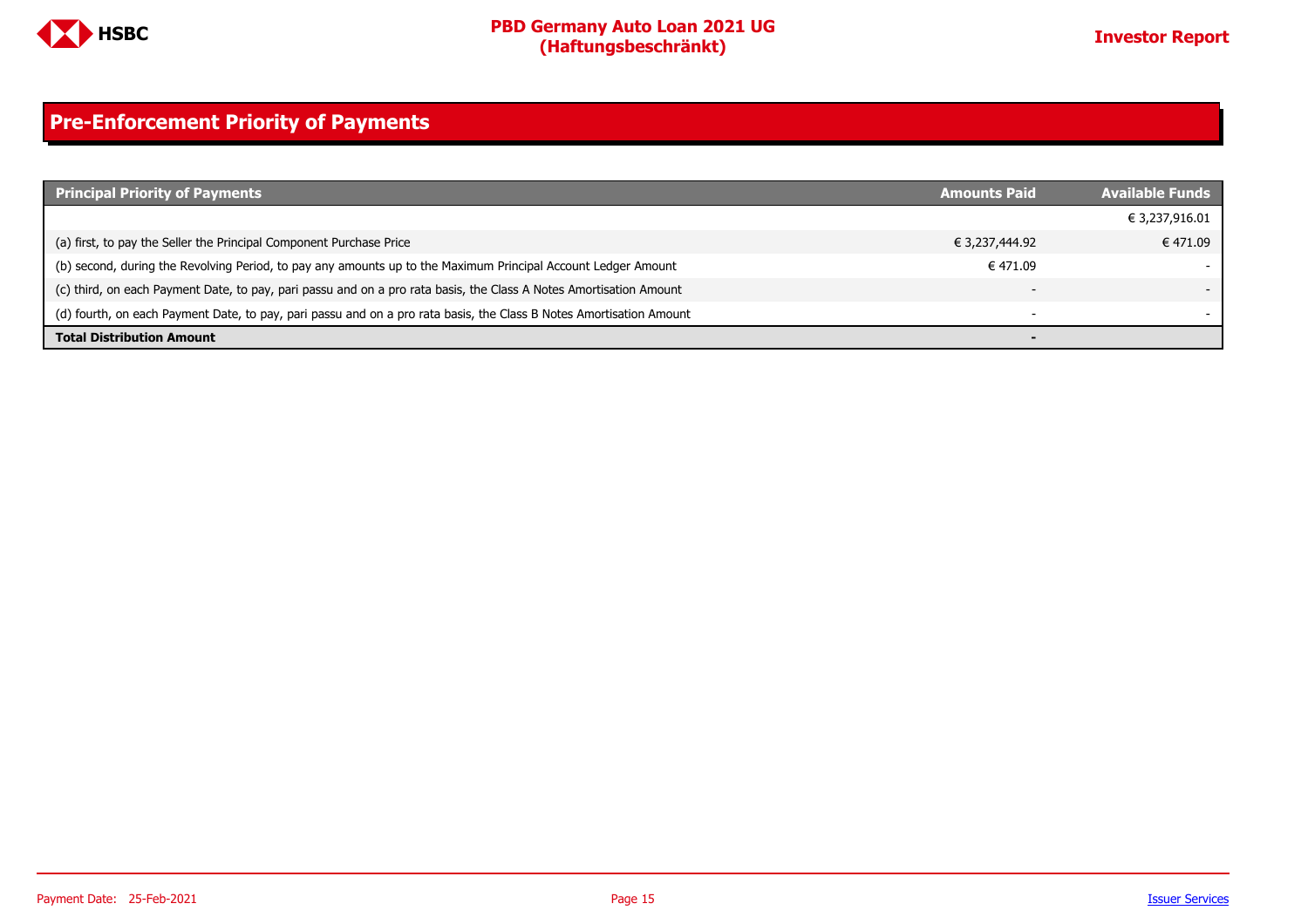

### <span id="page-15-0"></span>**Triggers & Events**

| <b>Transaction Events Summary</b> |    |
|-----------------------------------|----|
|                                   |    |
| Seller Event                      | No |
|                                   |    |
| Servicer Termination Event        | No |
|                                   |    |
| Notification Event                | No |
|                                   |    |
| Issuer Event of Default           | No |
|                                   |    |
| Amortisation Event                | No |
|                                   |    |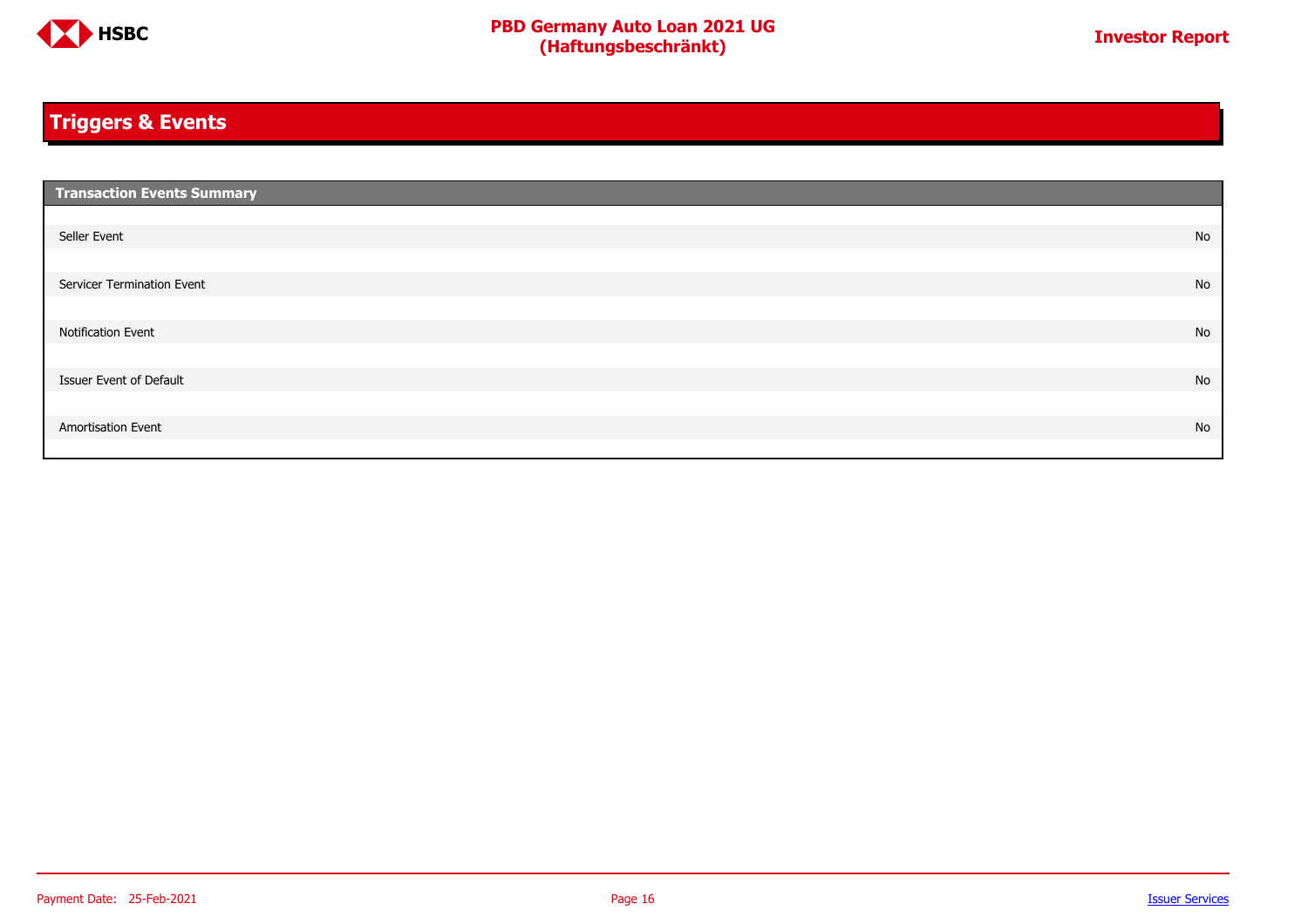

### <span id="page-16-0"></span>**Counterparty Ratings**

|                               |                          |        |                | <b>Long Term</b> |             | <b>Short Term</b>            |               |               |
|-------------------------------|--------------------------|--------|----------------|------------------|-------------|------------------------------|---------------|---------------|
| <b>Counterparty</b>           | <b>Counterparty Role</b> | Agency | <b>Trigger</b> |                  |             | <b>Rating Status Trigger</b> | <b>Rating</b> | <b>Status</b> |
| Elavon Financial Services DAC | Account Bank             | Fitch  |                | AA-              | <b>Pass</b> | F1                           | $F1+$         | Pass          |
| Elavon Financial Services DAC | <b>Account Bank</b>      | Moodys | A2             | Aa2              | <b>Pass</b> | $P-1$                        | $P-1$         | <b>Pass</b>   |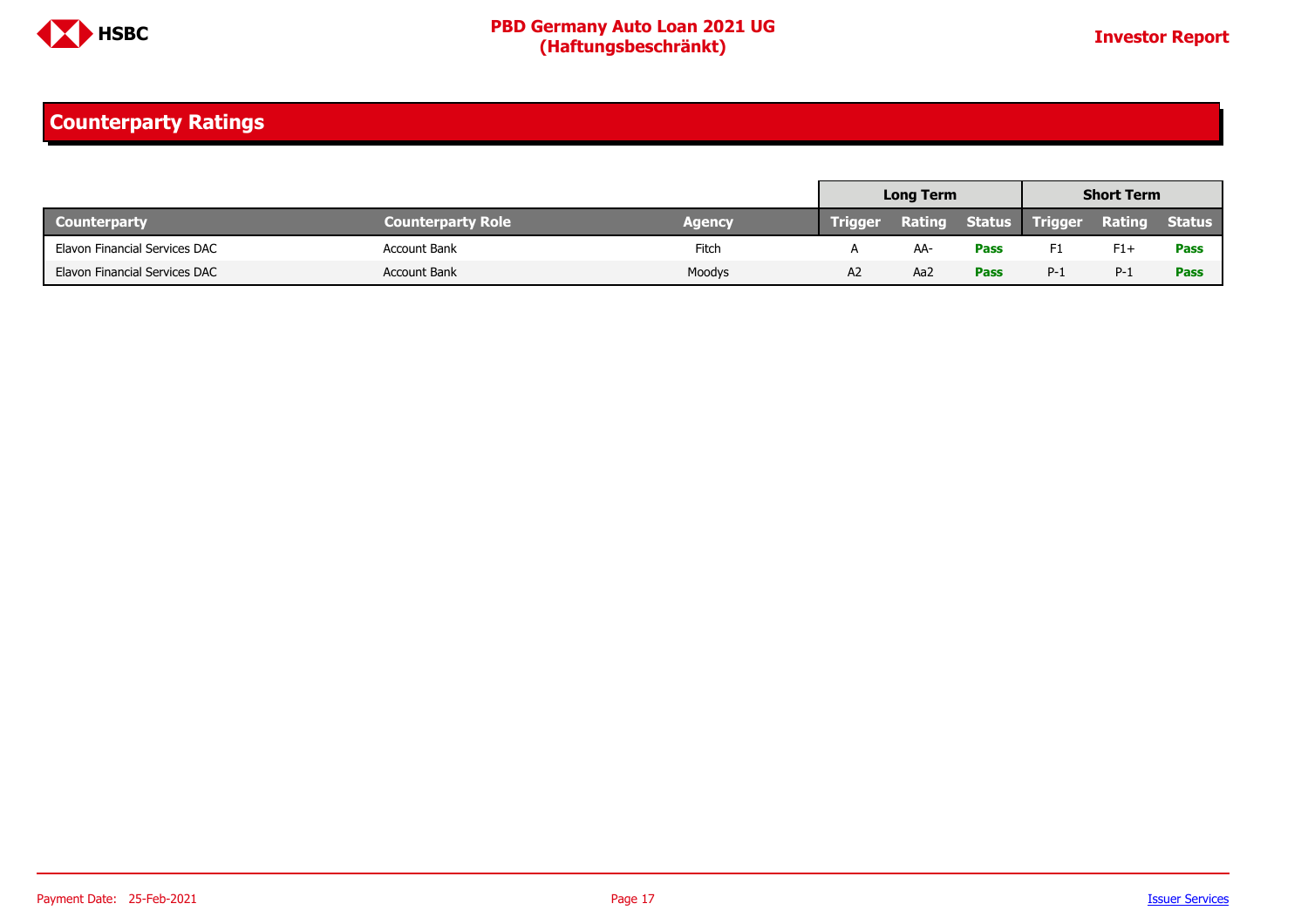

### <span id="page-17-0"></span>**Portfolio Summary**

| <b>Portfolio Statistics - Performing Receivables</b> |            |
|------------------------------------------------------|------------|
| Top 1 Customer                                       | 0.01%      |
| Top 10 Customers                                     | 0.09%      |
| Top 20 Customers                                     | 0.18%      |
| Average Balance per Customer                         | €12,115,03 |
| Weighted Average Discounted Interest Rate            | 3.35%      |
| Weighted Average OLTV                                | 84.31%     |
| Weighted Average Original Term (Months)              | 49.73      |
| Weighted Average RemainingTerm (Months)              | 36.45      |
| Weighted Average Seasoning (Months)                  | 13.29      |
| <b>Balloon Amount</b>                                | 37.85%     |

| <b>Loan Portfolio</b>                                 |                       |                          |
|-------------------------------------------------------|-----------------------|--------------------------|
| Principal Opening Balance:                            | Principal             | € 499,999,909.63         |
|                                                       | Number of Contracts   | 41,034                   |
| Principal Receipts:                                   | Principal Scheduled   | € 2,860,689.70           |
|                                                       | Principal Unscheduled | € 377,135.94             |
| Repurchases:                                          | Principal             | $\sim$                   |
|                                                       | Number of Contracts   | $\overline{\phantom{a}}$ |
| Losses (default amount):                              | Principal             | $\overline{\phantom{a}}$ |
|                                                       | Number of Contracts   | $\sim$                   |
| Principal Closing Balance:                            | Principal             | € 496,762,083.99         |
|                                                       | Number of Contracts   | 41,034                   |
| <b>Additional Receivables:</b>                        | Principal             | 3,237,444.92             |
|                                                       | Number of Contracts   | 237                      |
| Principal Closing Balance plus Additional Receivables | Principal             | 499,999,528.91           |
|                                                       | Number of Contracts   | 41,271                   |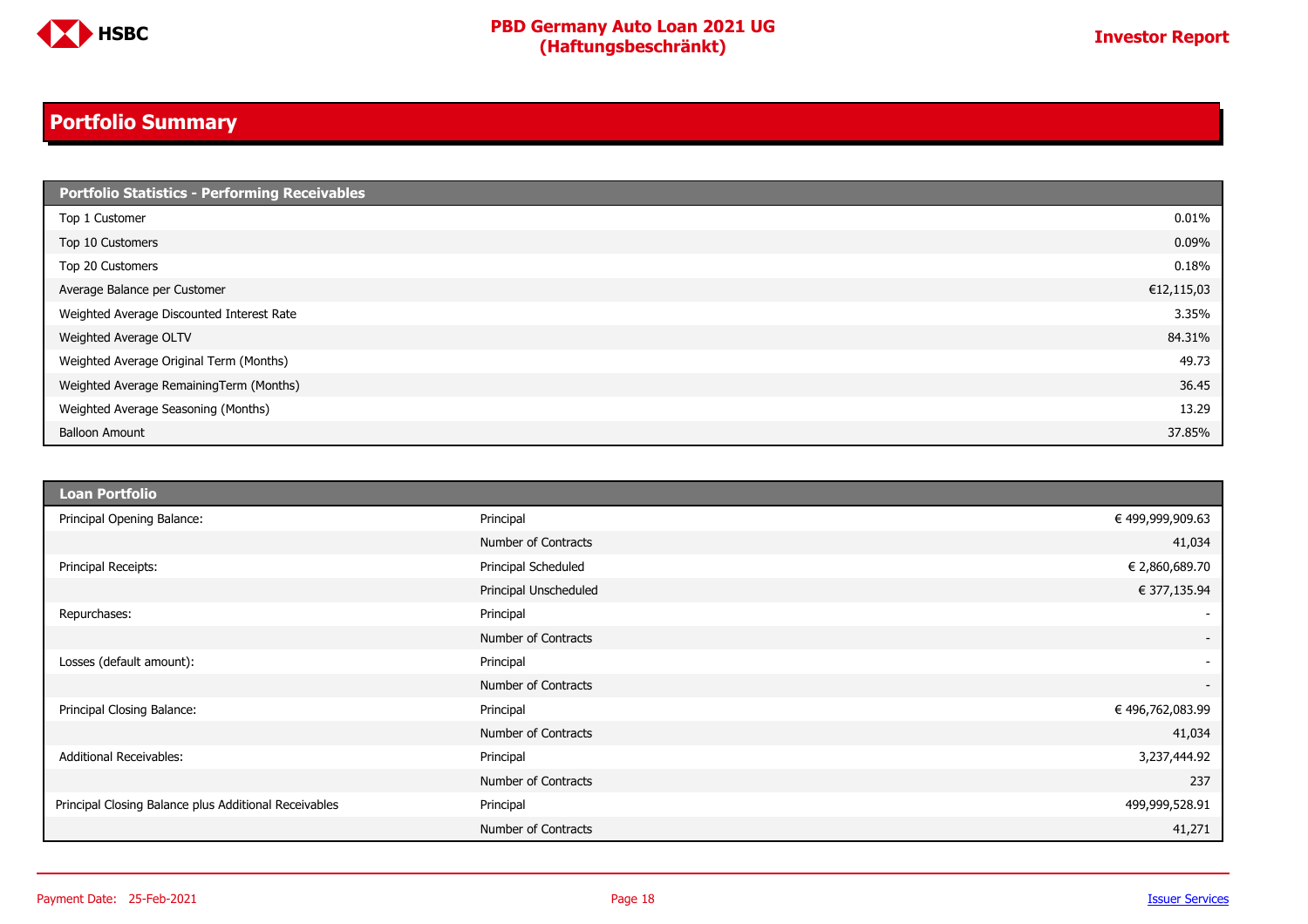

### **Portfolio Summary**

| Performance Summary - Defaulted Receivables       | <b>Total</b>             |
|---------------------------------------------------|--------------------------|
| <b>Current Defaulted Receivables</b>              |                          |
| Number of current Defaulted Receivables           | $\overline{\phantom{0}}$ |
| <b>Cumulative Defaulted Receivables</b>           |                          |
| Number of Cumulative Defaulted Receivables        | $\overline{\phantom{a}}$ |
| <b>Current Recoveries</b>                         |                          |
| Number of Current Recoveries                      | $\overline{\phantom{0}}$ |
| <b>Cumulative Recoveries</b>                      | -                        |
| Number of Cumulative Recoveries                   | $\overline{\phantom{0}}$ |
| Net Cumulative Losses under Defaulted Receivables | $\overline{\phantom{0}}$ |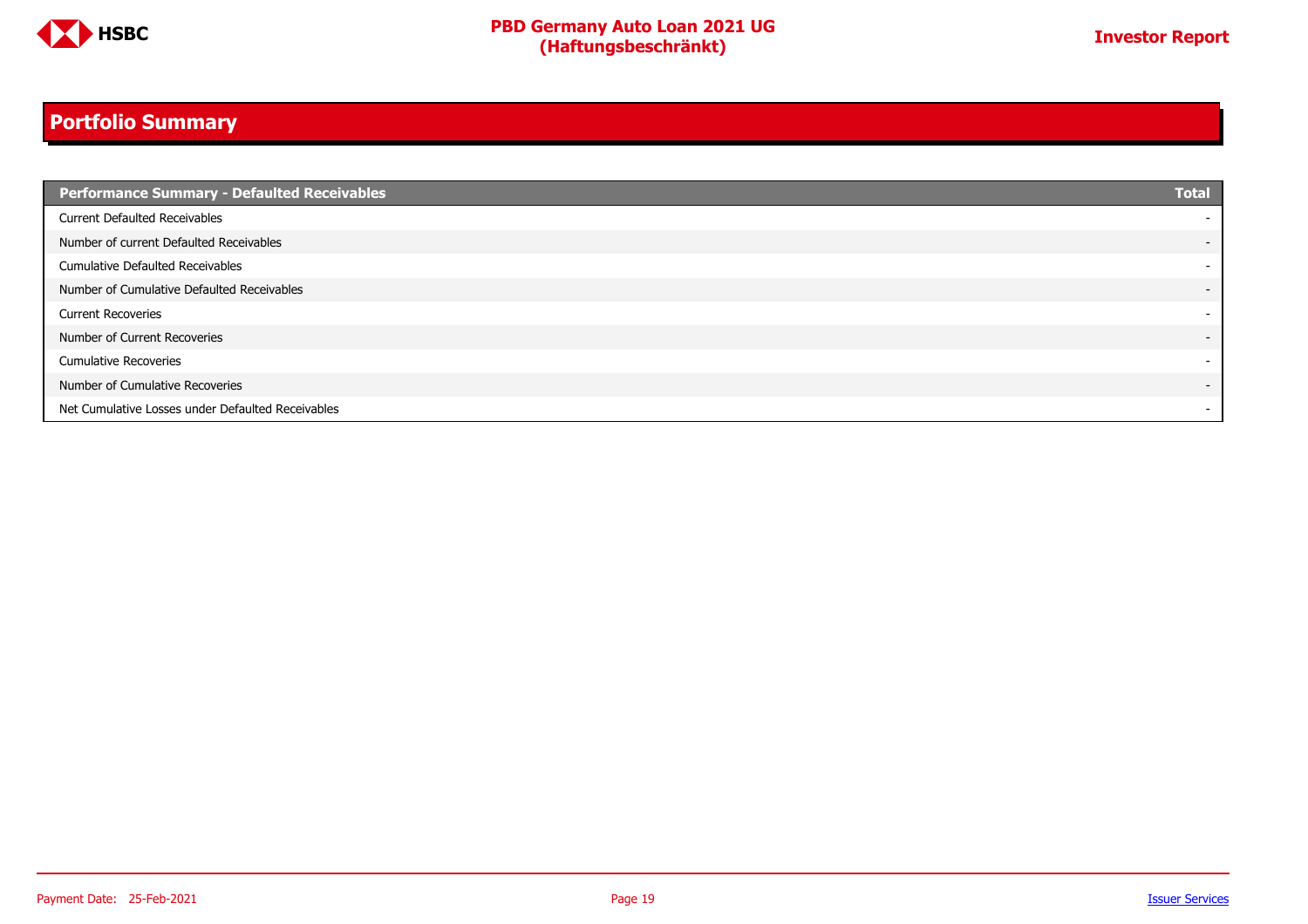

### **Portfolio Summary**

| <b>Performance Summary - Loan Performance</b> | <b>Trigger Breached</b> | <b>Trigger</b> | <b>Current Month</b>     |
|-----------------------------------------------|-------------------------|----------------|--------------------------|
| <b>Performance Ratios:</b>                    |                         |                |                          |
| Constant Prepayment Rate (CPR)                |                         |                | 3.03%                    |
| Cumulative Default Ratio                      | N                       | 1.00%          | $\overline{\phantom{0}}$ |
| Average Delinguency Ratio                     | N                       | 4.00%          | 0.34%                    |
| Principal Deficiency Shortfall                |                         |                | $\overline{\phantom{0}}$ |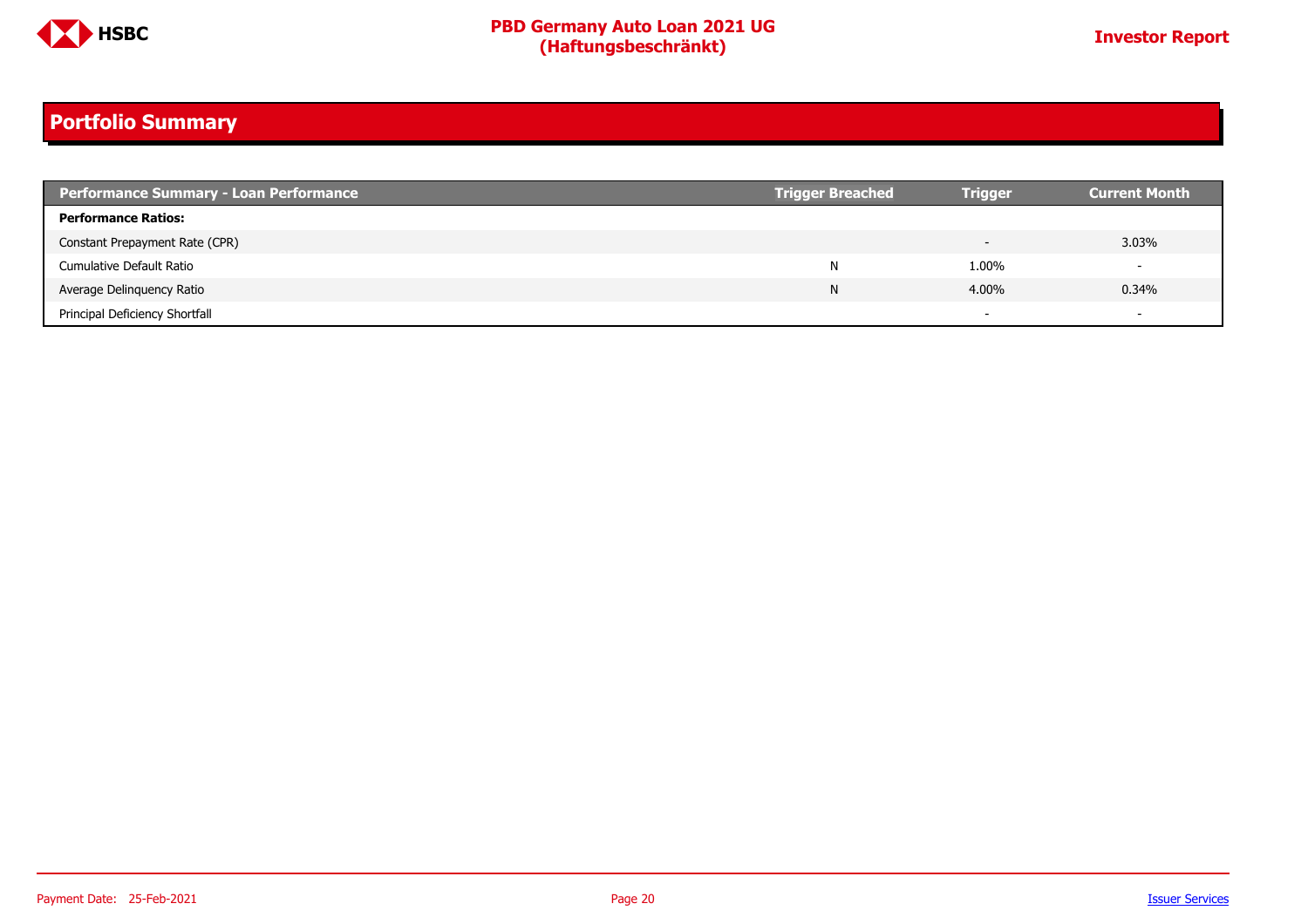

#### <span id="page-20-0"></span>**Portfolio Concentration**

| <b>Concentration Limits</b>                                                                                                                                                                                                                                                                                                                                                                                                              | <b>Limit</b> | <b>Breached?</b> | <b>Actual</b><br>Amount | % of Total |
|------------------------------------------------------------------------------------------------------------------------------------------------------------------------------------------------------------------------------------------------------------------------------------------------------------------------------------------------------------------------------------------------------------------------------------------|--------------|------------------|-------------------------|------------|
|                                                                                                                                                                                                                                                                                                                                                                                                                                          |              |                  |                         |            |
| (a) the aggregate Outstanding Principal Amount of all Purchased Receivables that are Performing Receivables - as of such Subsequent<br>Purchase Date and taking into account all Additional Receivables to be purchased on such Subsequent Purchase Date:                                                                                                                                                                                |              |                  |                         |            |
|                                                                                                                                                                                                                                                                                                                                                                                                                                          |              |                  |                         |            |
| (i) which derive from Auto Loan Contracts in respect of Balloon Loans entered into with a Commercial Debtor does not exceed 35% of the<br>aggregate Outstanding Principal Amount of all Purchased Receivables that are Performing Receivables, taking into account those Additional<br>Receivables                                                                                                                                       | 35%          | N                | €136,754,148,54         | 27.35%     |
|                                                                                                                                                                                                                                                                                                                                                                                                                                          |              |                  |                         |            |
| (ii) which derive from Auto Loan Contracts entered into with a Commercial Debtor does not exceed 45% of the aggregate Outstanding<br>Principal Amount of all Purchased Receivables that are Performing Receivables, taking into account those Additional Receivables                                                                                                                                                                     | 45%          | N                | €202,463,703,38         | 40.49%     |
|                                                                                                                                                                                                                                                                                                                                                                                                                                          |              |                  |                         |            |
| (iii) which derive from Auto Loan Contracts in respect of Balloon Loans does not exceed 85% of the aggregate Outstanding Principal<br>Amount of all Purchased Receivables that are Performing Receivables, taking into account those Additional Receivables                                                                                                                                                                              | 85%          | N                | €362,956,622,97         | 72.59%     |
|                                                                                                                                                                                                                                                                                                                                                                                                                                          |              |                  |                         |            |
| (iv) which derive from Auto Loan Contracts entered into to purchase Used Cars does not exceed 35% of the aggregate Outstanding<br>Principal Amount of all Purchased Receivables that are Performing Receivables, taking into account those Additional Receivables; and                                                                                                                                                                   | 35%          | N                | €162,398,731,52         | 32.48%     |
|                                                                                                                                                                                                                                                                                                                                                                                                                                          |              |                  |                         |            |
| (v) which are owed by the same Debtor does not exceed 0.05% of the aggregate Outstanding Principal Amount of all Purchased<br>Receivables that are Performing Receivables, taking into account those Additional Receivables                                                                                                                                                                                                              | 0.05%        | N                | €150,776,38             | 0.03%      |
|                                                                                                                                                                                                                                                                                                                                                                                                                                          |              |                  |                         |            |
| (b) the aggregate of the Balloon Amounts in respect of all Purchased Receivables that are Performing Receivables as of such date, taking into<br>account all Additional Receivables to be purchased on such Subsequent Purchase Date, is less than 60% of the aggregate Outstanding<br>Principal Amount of all Purchased Receivables that are Performing Receivables, taking into account those Additional Receivables                   | 60%          | N                | €189,225,865,00         | 37.85%     |
|                                                                                                                                                                                                                                                                                                                                                                                                                                          |              |                  |                         |            |
| (c) the average remaining term of the Auto Loan Contracts from which the Performing Receivables that are Performing Receivables arise,<br>taking into account all Additional Receivables to be purchased on such Subsequent Purchase Date, weighted by the Outstanding Principal<br>Amount of the Performing Receivables that are Performing Receivables, taking into account those Additional Receivables, does not exceed 46<br>months | 46           | N                | 36.45                   |            |
|                                                                                                                                                                                                                                                                                                                                                                                                                                          |              |                  |                         |            |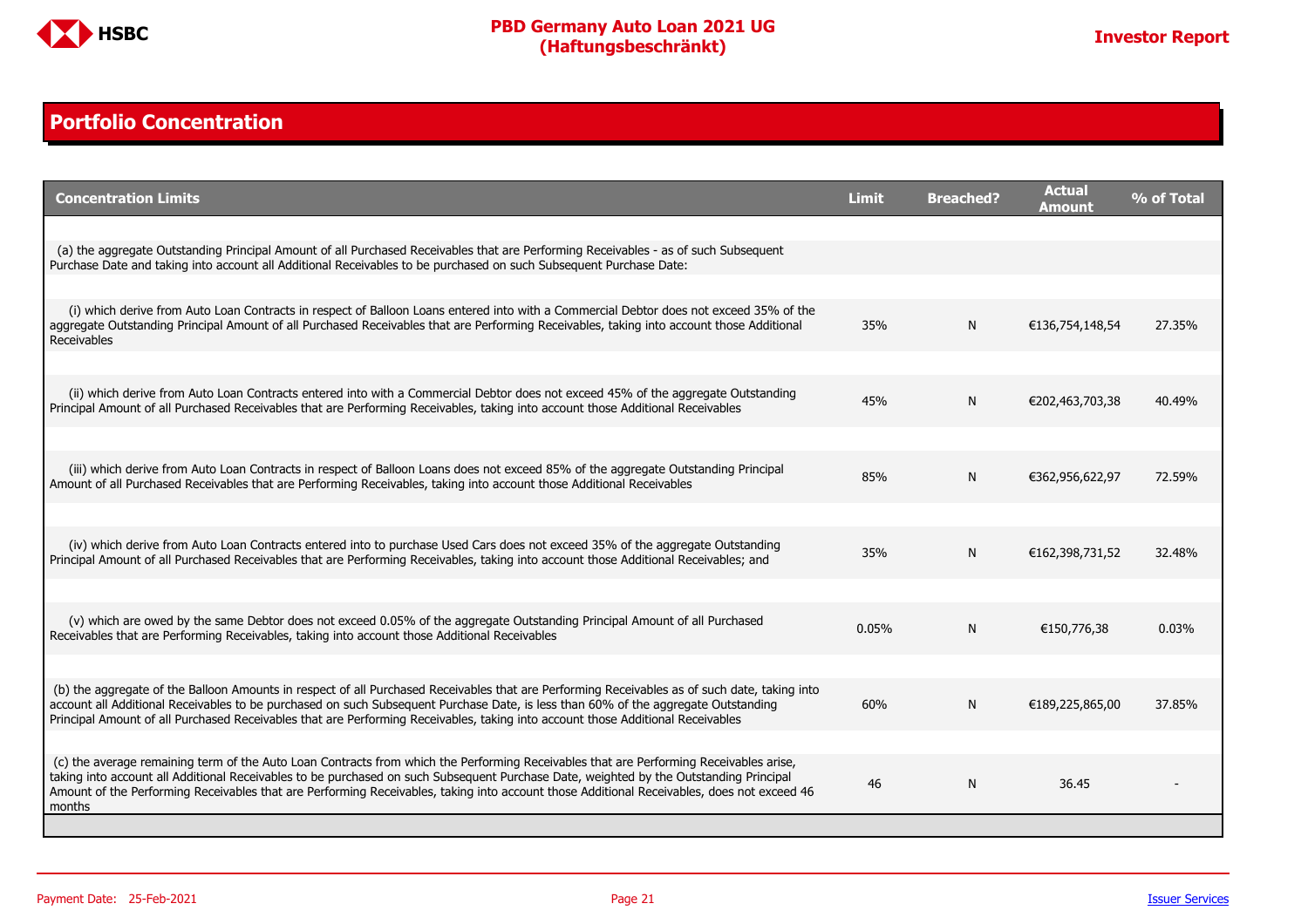

#### <span id="page-21-0"></span>**Balance Sheet**

| <b>Assets</b>                            |                          | <b>Liabilities</b>                                 |
|------------------------------------------|--------------------------|----------------------------------------------------|
| <b>Principal Outstanding Balance</b>     |                          | <b>Principal Amount Outstanding</b>                |
| <b>Performing Receivables</b>            | €496,762,083,99          | €466,200,000,00<br>Class A Notes                   |
| <b>Additional Receivables</b>            | €3,237,444,92            | €33,800,000,00<br>Class B Notes                    |
| <b>Net Outstanding Receivable Amount</b> | €499,999,528,91          | €500,000,000,00<br><b>Notes</b>                    |
|                                          |                          |                                                    |
| Reserves                                 |                          | Liabilities                                        |
| General Reserve Account                  | €1,398,600,00            | <b>General Reserve Liability</b><br>€1,398,600,00  |
| <b>General Collection Account</b>        | $\overline{\phantom{0}}$ | <b>General Collection Liability</b>                |
| Interest Account                         | $\overline{\phantom{0}}$ | <b>Interest Account</b>                            |
| Principal Account                        | €471,09                  |                                                    |
| <b>Total Assets</b>                      | €501,398,600,00          | <b>Principal Account Ledger</b><br>€501,398,600,00 |

| <b>Liabilities</b>                  |                 |
|-------------------------------------|-----------------|
| <b>Principal Amount Outstanding</b> |                 |
| Class A Notes                       | €466,200,000,00 |
| Class B Notes                       | €33,800,000,00  |
| <b>Notes</b>                        | €500,000,000,00 |
|                                     |                 |
| <b>Liabilities</b>                  |                 |
| <b>General Reserve Liability</b>    | €1,398,600,00   |
| <b>General Collection Liability</b> |                 |
| <b>Interest Account</b>             |                 |
|                                     |                 |
| <b>Principal Account Ledger</b>     | €501,398,600,00 |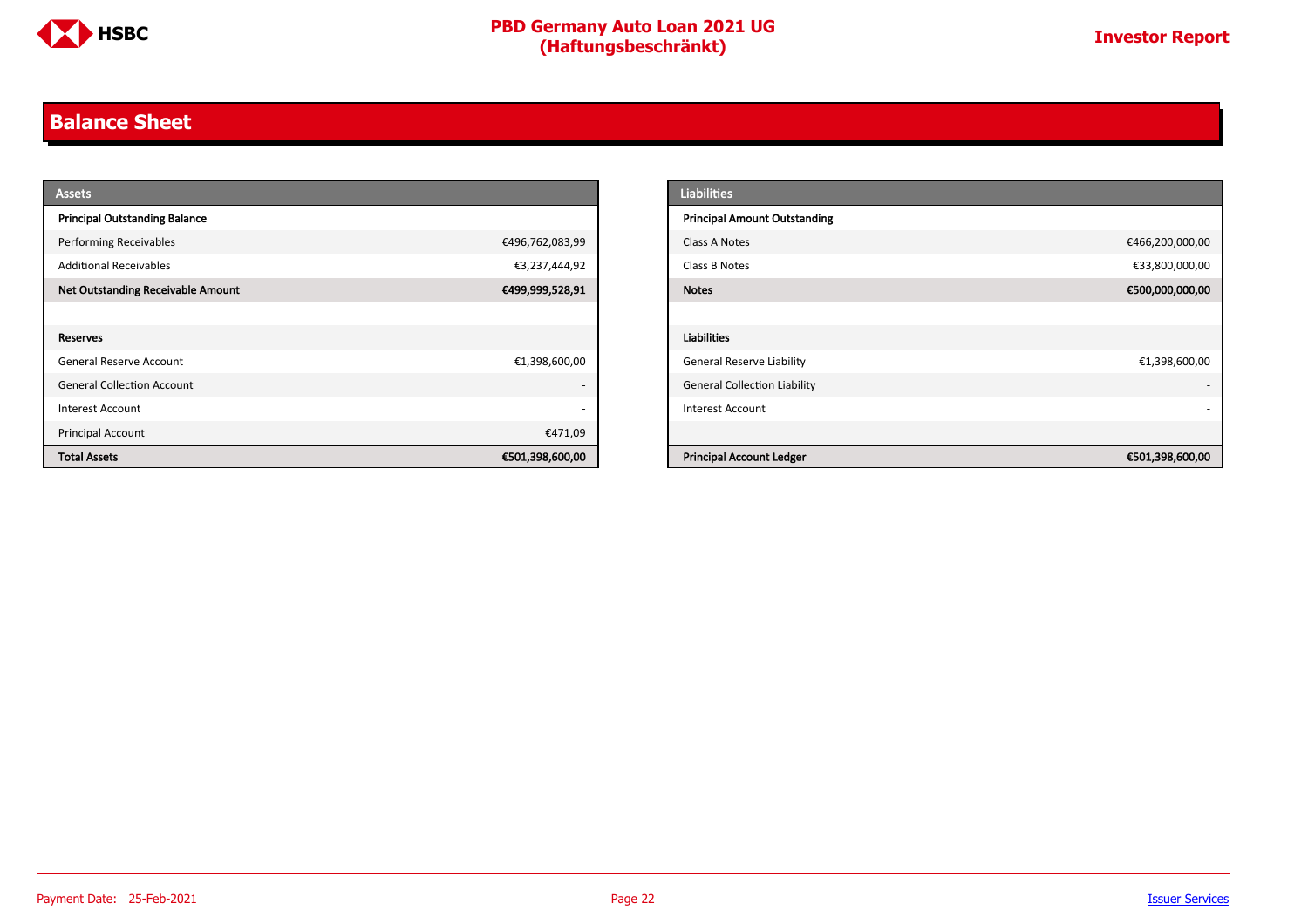

| <b>Delinquent Receivables</b> | <b>Total Current Principal Balance</b> | ↓% Total Current Balance \ | <b>Number of Loans</b> | % Number of Loans |
|-------------------------------|----------------------------------------|----------------------------|------------------------|-------------------|
| $0 < 30$ days                 | € 499,946,123.94                       | 99.99%                     | 41,268                 | 99.99%            |
| $30 < 60$ days                | € 53,404.97                            | 0.01%                      |                        | 0.01%             |
| <b>Grand Total</b>            | € 499,999,528.91                       | 100.00%                    | 41,271                 | 100.00%           |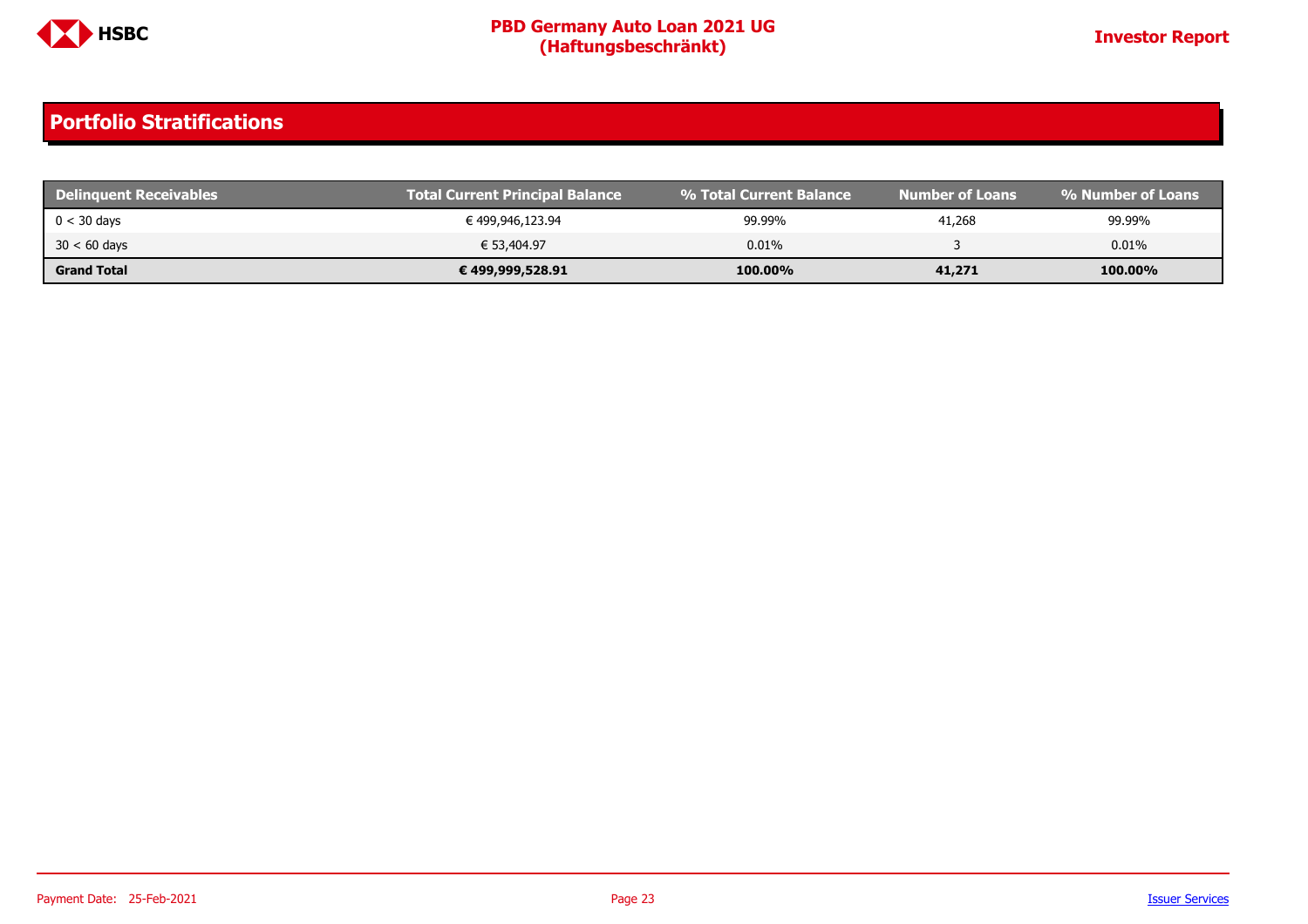

| <b>Vehicle Type</b> | Total Current Principal Balance | 1 % Total Current Balance | <b>Number of Loans</b> | । % Number of Loans ' |
|---------------------|---------------------------------|---------------------------|------------------------|-----------------------|
| New                 | € 337,600,797.39                | 67.52%                    | 21,772                 | 52.75%                |
| Used                | € 162,398,731.52                | 32.48%                    | 19,499                 | 47.25%                |
| <b>Grand Total</b>  | € 499,999,528.91                | 100.00%                   | 41,271                 | 100.00%               |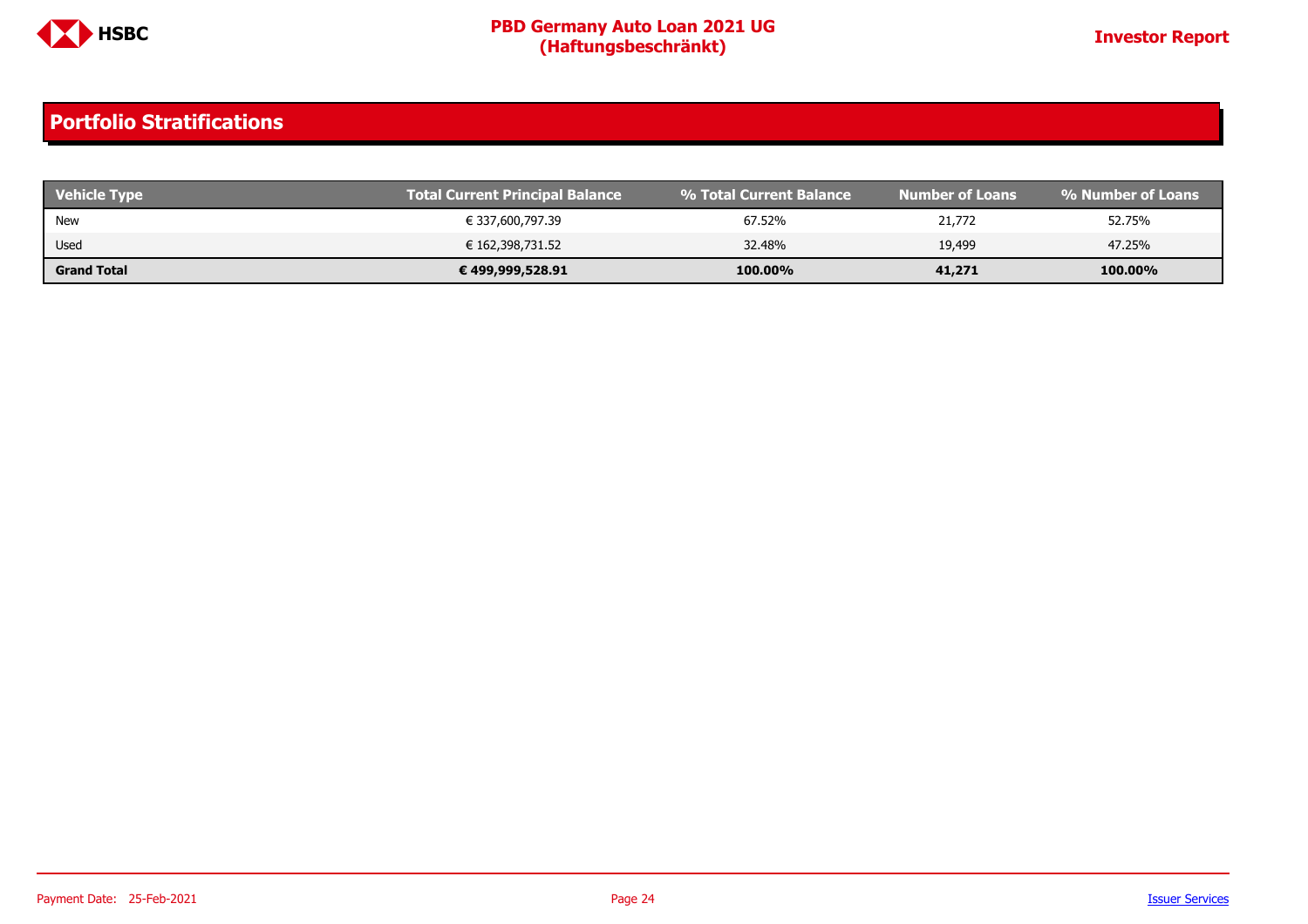

| <b>Customer Type</b> | Total Current Principal Balance | ↓% Total Current Balance \ | Number of Loans \ | l % Number of Loans |
|----------------------|---------------------------------|----------------------------|-------------------|---------------------|
| Commercial           | € 202,463,703.38                | 40.49%                     | 14,473            | 35.07%              |
| Consumer             | € 297,535,825.53                | 59.51%                     | 26,798            | 64.93%              |
| <b>Grand Total</b>   | € 499,999,528.91                | 100.00%                    | 41,271            | 100.00%             |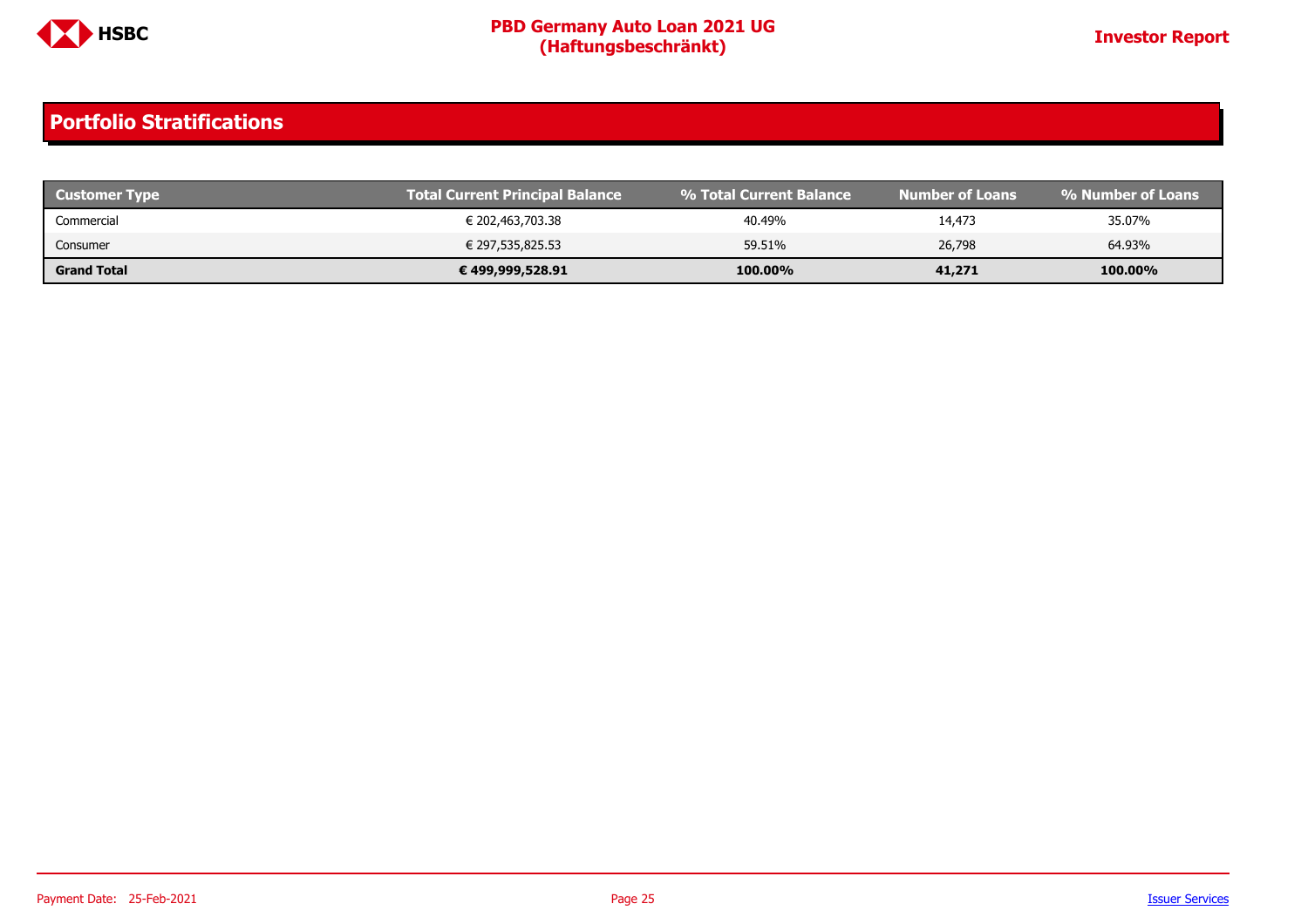

| <b>Contract Type</b> | <b>Total Current Principal Balance</b> | ↓% Total Current Balance \ | Number of Loans' | % Number of Loans |
|----------------------|----------------------------------------|----------------------------|------------------|-------------------|
| Balloon              | € 362,956,622.97                       | 72.59%                     | 24,853           | 60.22%            |
| Standard             | € 137,042,905.94                       | 27.41%                     | 16,418           | 39.78%            |
| <b>Grand Total</b>   | € 499,999,528.91                       | 100.00%                    | 41,271           | 100.00%           |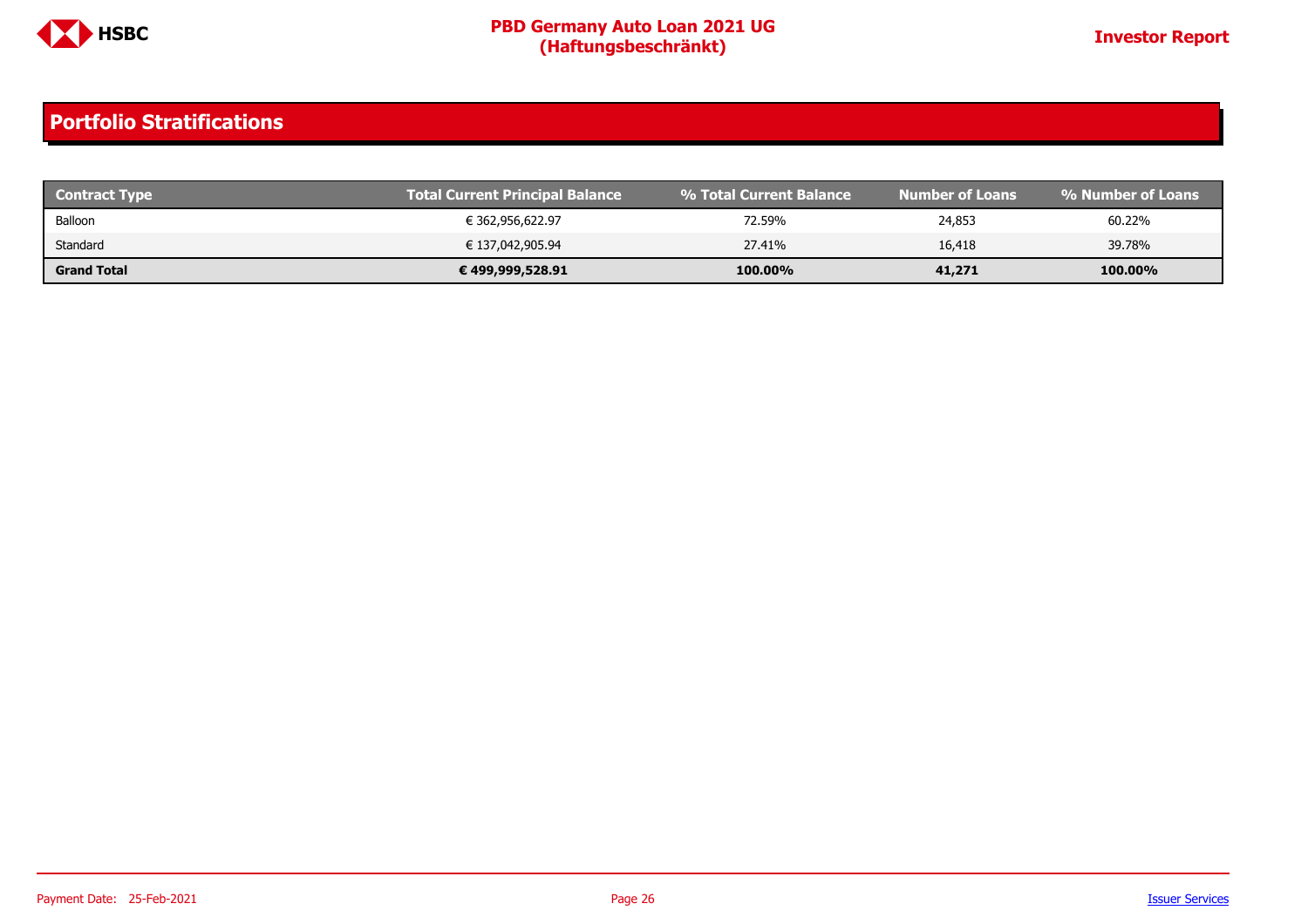

| <b>Initial Outstanding Balance</b> | <b>Total Current Principal Balance</b> | % Total Current Balance | <b>Number of Loans</b> | % Number of Loans |
|------------------------------------|----------------------------------------|-------------------------|------------------------|-------------------|
| < 2,500.00                         | € 410,723.76                           | 0.08%                   | 362                    | 0.88%             |
| 2,500.00 < 5,000.00                | € 5,094,522.99                         | 1.02%                   | 1,923                  | 4.66%             |
| 5,000.00 < 7,500.00                | € 19,307,846.48                        | 3.86%                   | 4,279                  | 10.37%            |
| 7,500.00 < 10,000.00               | € 36,678,330.55                        | 7.34%                   | 5,501                  | 13.33%            |
| 10,000.00 < 12,500.00              | € 46,804,459.91                        | 9.36%                   | 5,476                  | 13.27%            |
| 12,500.00 < 15,000.00              | € 49,593,291.73                        | 9.92%                   | 4,674                  | 11.33%            |
| 15,000.00 < 17,500.00              | € 52,216,027.04                        | 10.44%                  | 4,101                  | 9.94%             |
| 17,500.00 < 20,000.00              | € 55,036,946.28                        | 11.01%                  | 3,696                  | 8.96%             |
| 20,000.00 < 22,500.00              | € 57,926,542.59                        | 11.59%                  | 3,462                  | 8.39%             |
| 22,500.00 < 25,000.00              | € 51,644,606.26                        | 10.33%                  | 2,730                  | 6.61%             |
| 25,000.00 < 27,500.00              | € 37,847,798.71                        | 7.57%                   | 1,784                  | 4.32%             |
| 27,500.00 < 30,000.00              | € 28,210,166.31                        | 5.64%                   | 1,201                  | 2.91%             |
| 30,000.00 < 32,500.00              | € 21,755,215.79                        | 4.35%                   | 838                    | 2.03%             |
| 32,500.00 < 35,000.00              | € 14,031,170.36                        | 2.81%                   | 505                    | 1.22%             |
| 35,000.00 < 37,500.00              | € 9,340,024.90                         | 1.87%                   | 318                    | 0.77%             |
| 37,500.00 < 40,000.00              | € 6,557,930.65                         | 1.31%                   | 211                    | 0.51%             |
| 40,000.00 < 42,500.00              | € 3,336,598.56                         | 0.67%                   | 99                     | 0.24%             |
| 42,500.00 < 45,000.00              | € 2,079,052.57                         | 0.42%                   | 57                     | 0.14%             |
| 45,000.00 < 47,500.00              | € 834,456.63                           | 0.17%                   | 22                     | 0.05%             |
| 47,500.00 < 50,000.00              | € 635,746.40                           | 0.13%                   | 16                     | 0.04%             |
| 50,000.00 < 52,500.00              | € 237,507.50                           | 0.05%                   | 6                      | 0.01%             |
| 52,500.00 < 55,000.00              | € 299,326.44                           | 0.06%                   | $\overline{7}$         | 0.02%             |
| 57,500.00 < 60,000.00              | € 48,484.51                            | 0.01%                   | $\mathbf{1}$           | $0.00\%$          |
| $= 60,000.00$                      | € 72,751.99                            | 0.01%                   | $\overline{2}$         | $0.00\%$          |
| <b>Grand Total</b>                 | € 499,999,528.91                       | 100.00%                 | 41,271                 | 100.00%           |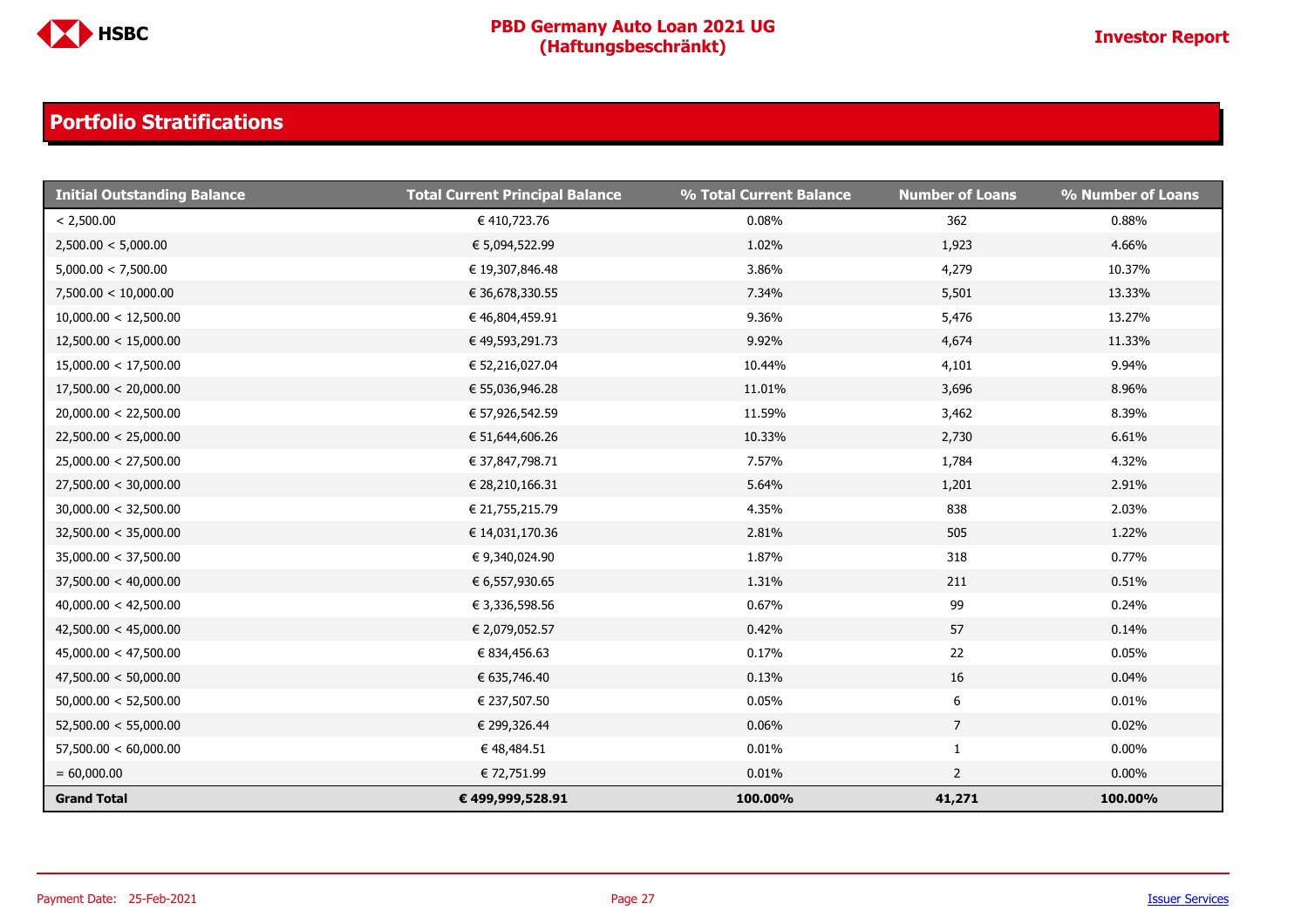

| <b>Remaining Outstanding Balance</b> | <b>Total Current Principal Balance</b> | % Total Current Balance | <b>Number of Loans</b> | % Number of Loans |
|--------------------------------------|----------------------------------------|-------------------------|------------------------|-------------------|
| < 2,500.00                           | € 3,148,185.32                         | 0.63%                   | 2,053                  | 4.97%             |
| 2,500.00 < 5,000.00                  | € 16,867,484.77                        | 3.37%                   | 4,384                  | 10.62%            |
| 5,000.00 < 7,500.00                  | € 37,432,260.90                        | 7.49%                   | 5,955                  | 14.43%            |
| 7,500.00 < 10,000.00                 | € 55,572,175.21                        | 11.11%                  | 6,364                  | 15.42%            |
| 10,000.00 < 12,500.00                | € 59,707,726.84                        | 11.94%                  | 5,330                  | 12.91%            |
| 12,500.00 < 15,000.00                | € 60,276,490.89                        | 12.06%                  | 4,397                  | 10.65%            |
| 15,000.00 < 17,500.00                | € 61,936,807.93                        | 12.39%                  | 3,818                  | 9.25%             |
| 17,500.00 < 20,000.00                | € 55,779,327.27                        | 11.16%                  | 2,985                  | 7.23%             |
| 20,000.00 < 22,500.00                | € 45,439,240.50                        | 9.09%                   | 2,148                  | 5.20%             |
| 22,500.00 < 25,000.00                | € 35,024,471.28                        | 7.00%                   | 1,480                  | 3.59%             |
| 25,000.00 < 27,500.00                | € 24,862,619.64                        | 4.97%                   | 950                    | 2.30%             |
| 27,500.00 < 30,000.00                | € 19,388,286.65                        | 3.88%                   | 678                    | 1.64%             |
| 30,000.00 < 32,500.00                | € 10,951,257.32                        | 2.19%                   | 352                    | 0.85%             |
| 32,500.00 < 35,000.00                | € 6,149,460.67                         | 1.23%                   | 183                    | 0.44%             |
| 35,000.00 < 37,500.00                | € 3,460,354.30                         | 0.69%                   | 96                     | 0.23%             |
| 37,500.00 < 40,000.00                | € 1,734,404.55                         | 0.35%                   | 45                     | 0.11%             |
| 40,000.00 < 42,500.00                | € 1,319,364.91                         | 0.26%                   | 32                     | 0.08%             |
| 42,500.00 < 45,000.00                | € 525,558.40                           | 0.11%                   | 12                     | 0.03%             |
| 45,000.00 < 47,500.00                | € 229,258.99                           | 0.05%                   | 5                      | 0.01%             |
| 47,500.00 < 50,000.00                | € 143,643.65                           | 0.03%                   | 3                      | 0.01%             |
| 50,000.00 < 52,500.00                | € 51,148.92                            | 0.01%                   | 1                      | $0.00\%$          |
| <b>Grand Total</b>                   | € 499,999,528.91                       | 100.00%                 | 41,271                 | 100.00%           |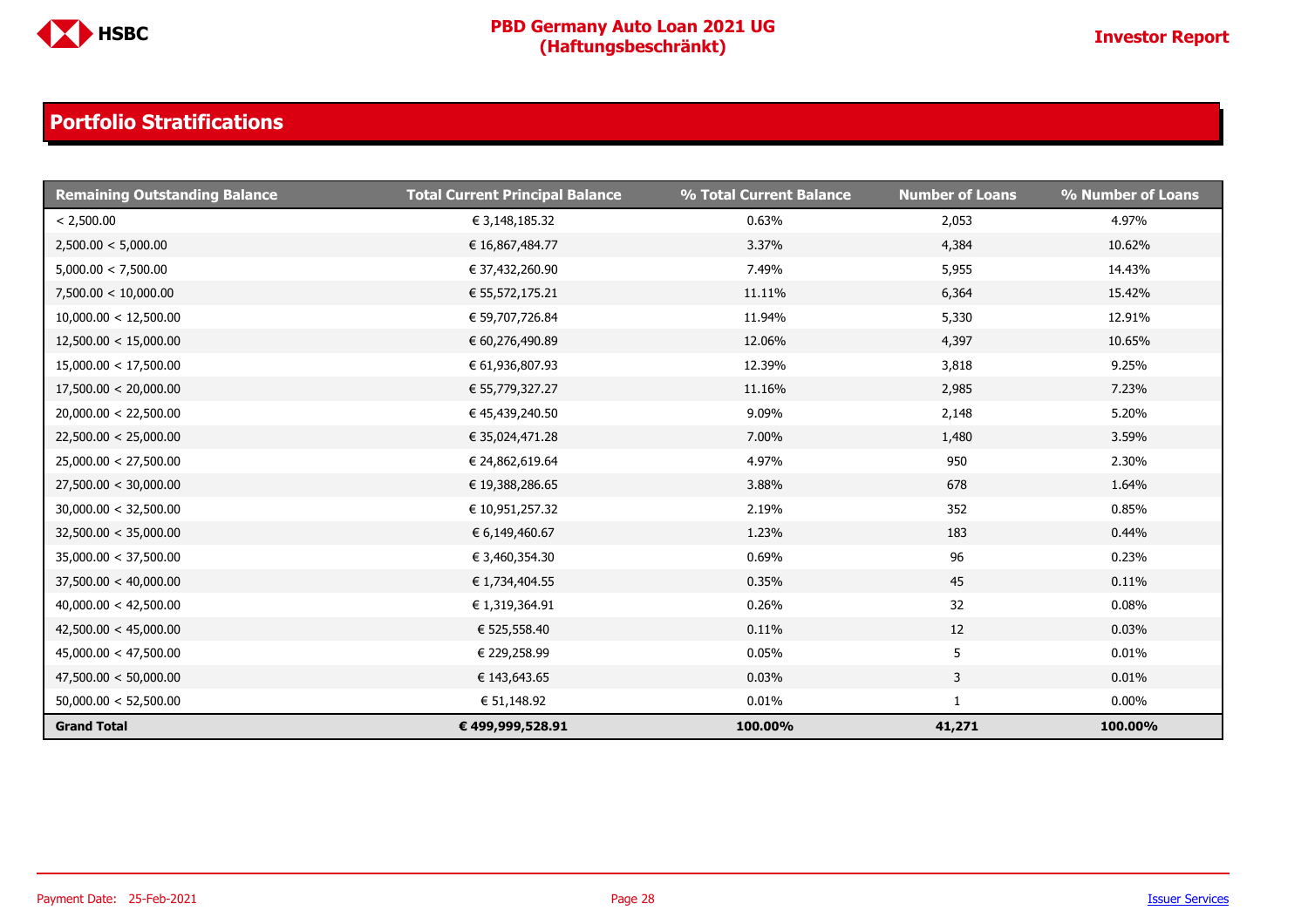

| <b>Original Term (Months)</b> | <b>Total Current Principal Balance</b> | % Total Current Balance | <b>Number of Loans</b> | % Number of Loans |
|-------------------------------|----------------------------------------|-------------------------|------------------------|-------------------|
| 6 < 12                        | € 17,713.58                            | $0.00\%$                | 9                      | 0.02%             |
| 12 < 18                       | € 1,044,436.10                         | 0.21%                   | 300                    | 0.73%             |
| 18 < 24                       | € 954,946.59                           | 0.19%                   | 248                    | 0.60%             |
| 24 < 30                       | € 8,891,621.54                         | 1.78%                   | 1,683                  | 4.08%             |
| 30 < 36                       | € 2,275,800.48                         | 0.46%                   | 447                    | 1.08%             |
| 36 < 42                       | € 46,161,530.26                        | 9.23%                   | 5,462                  | 13.23%            |
| 42 < 48                       | € 3,325,375.56                         | 0.67%                   | 431                    | 1.04%             |
| 48 < 54                       | € 330,433,822.57                       | 66.09%                  | 23,673                 | 57.36%            |
| 54 < 60                       | € 2,107,761.82                         | 0.42%                   | 239                    | 0.58%             |
| 60 < 66                       | € 80,205,760.15                        | 16.04%                  | 6,561                  | 15.90%            |
| 66 < 72                       | € 811,062.10                           | 0.16%                   | 86                     | 0.21%             |
| 72 < 78                       | € 8,126,545.71                         | 1.63%                   | 837                    | 2.03%             |
| 78 < 84                       | € 459,686.06                           | 0.09%                   | 41                     | 0.10%             |
| $>= 84$                       | € 15,183,466.39                        | 3.04%                   | 1,254                  | 3.04%             |
| <b>Grand Total</b>            | € 499,999,528.91                       | 100.00%                 | 41,271                 | 100.00%           |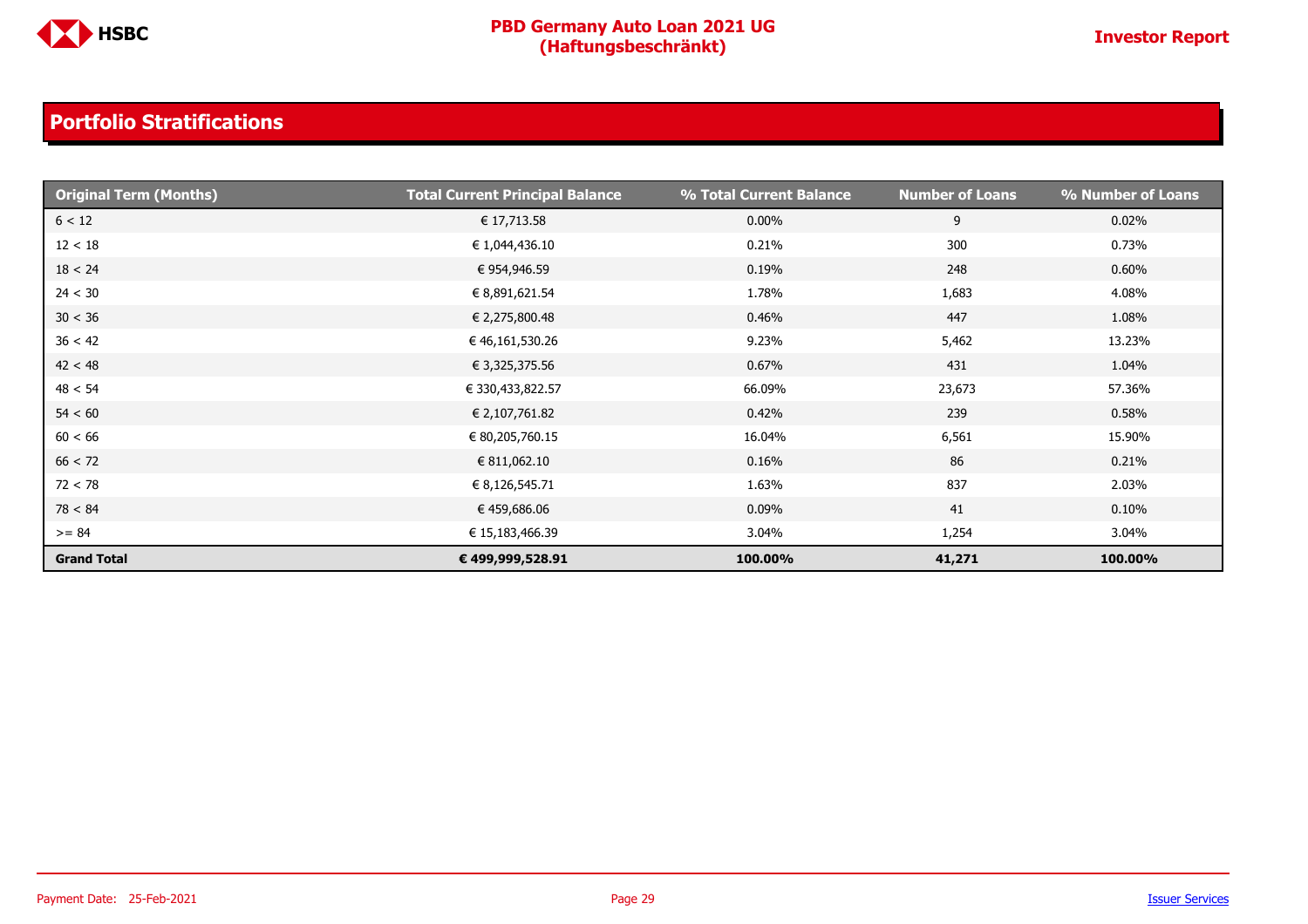

| <b>Remaining Term (Months)</b> | <b>Total Current Principal Balance</b> | % Total Current Balance | Number of Loans | % Number of Loans |
|--------------------------------|----------------------------------------|-------------------------|-----------------|-------------------|
| < 6                            | € 4,106,850.44                         | 0.82%                   | 879             | 2.13%             |
| 6 < 12                         | € 11,266,963.03                        | 2.25%                   | 1,938           | 4.70%             |
| 12 < 18                        | € 16,741,033.98                        | 3.35%                   | 2,355           | 5.71%             |
| 18 < 24                        | € 47,240,619.65                        | 9.45%                   | 4,879           | 11.82%            |
| 24 < 30                        | € 68,748,803.42                        | 13.75%                  | 5,756           | 13.95%            |
| 30 < 36                        | € 94,811,035.42                        | 18.96%                  | 7,357           | 17.83%            |
| 36 < 42                        | € 81,527,200.31                        | 16.31%                  | 5,858           | 14.19%            |
| 42 < 48                        | € 104,690,059.54                       | 20.94%                  | 6,902           | 16.72%            |
| 48 < 54                        | € 23,091,015.36                        | 4.62%                   | 1,772           | 4.29%             |
| 54 < 60                        | € 29,132,037.49                        | 5.83%                   | 2,095           | 5.08%             |
| 60 < 66                        | € 4,083,423.55                         | 0.82%                   | 376             | 0.91%             |
| 66 < 72                        | € 5,848,505.13                         | 1.17%                   | 475             | 1.15%             |
| 72 < 78                        | € 3,951,916.43                         | 0.79%                   | 291             | 0.71%             |
| 78 < 84                        | € 4,760,065.16                         | 0.95%                   | 338             | 0.82%             |
| <b>Grand Total</b>             | € 499,999,528.91                       | 100.00%                 | 41,271          | 100.00%           |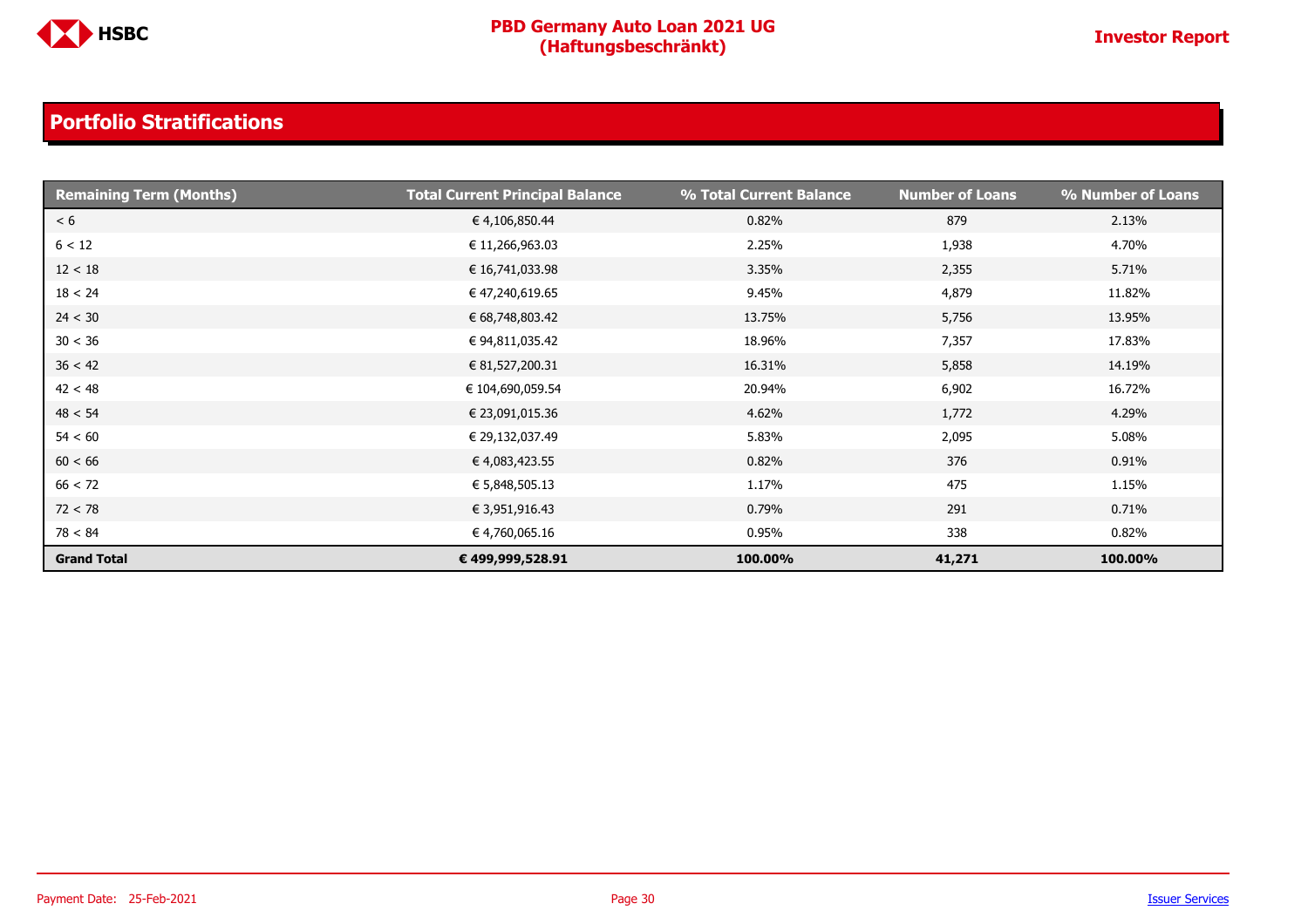

| <b>Seasoning (Months)</b> | <b>Total Current Principal Balance</b> | % Total Current Balance | <b>Number of Loans</b> | % Number of Loans |
|---------------------------|----------------------------------------|-------------------------|------------------------|-------------------|
| < 6                       | € 122,758,855.06                       | 24.55%                  | 8,763                  | 21.23%            |
| 6 < 12                    | € 115,016,668.77                       | 23.00%                  | 9,101                  | 22.05%            |
| 12 < 18                   | € 115,255,698.97                       | 23.05%                  | 9,368                  | 22.70%            |
| 18 < 24                   | € 75,210,868.24                        | 15.04%                  | 6,566                  | 15.91%            |
| 24 < 30                   | € 49,101,529.64                        | 9.82%                   | 4,793                  | 11.61%            |
| 30 < 36                   | € 10,268,966.53                        | 2.05%                   | 1,110                  | 2.69%             |
| 36 < 42                   | € 6,655,506.66                         | 1.33%                   | 679                    | 1.65%             |
| 42 < 48                   | € 4,651,376.35                         | 0.93%                   | 586                    | 1.42%             |
| 48 < 54                   | € 725,150.43                           | 0.15%                   | 167                    | 0.40%             |
| 54 < 60                   | € 247,369.72                           | 0.05%                   | 90                     | 0.22%             |
| 60 < 66                   | € 50,085.32                            | 0.01%                   | 16                     | 0.04%             |
| 66 < 72                   | € 33,404.92                            | 0.01%                   | 17                     | 0.04%             |
| 72 < 78                   | € 19,389.65                            | $0.00\%$                | 10                     | 0.02%             |
| 78 < 84                   | € 4,658.65                             | $0.00\%$                | 5                      | 0.01%             |
| <b>Grand Total</b>        | € 499,999,528.91                       | 100.00%                 | 41,271                 | 100.00%           |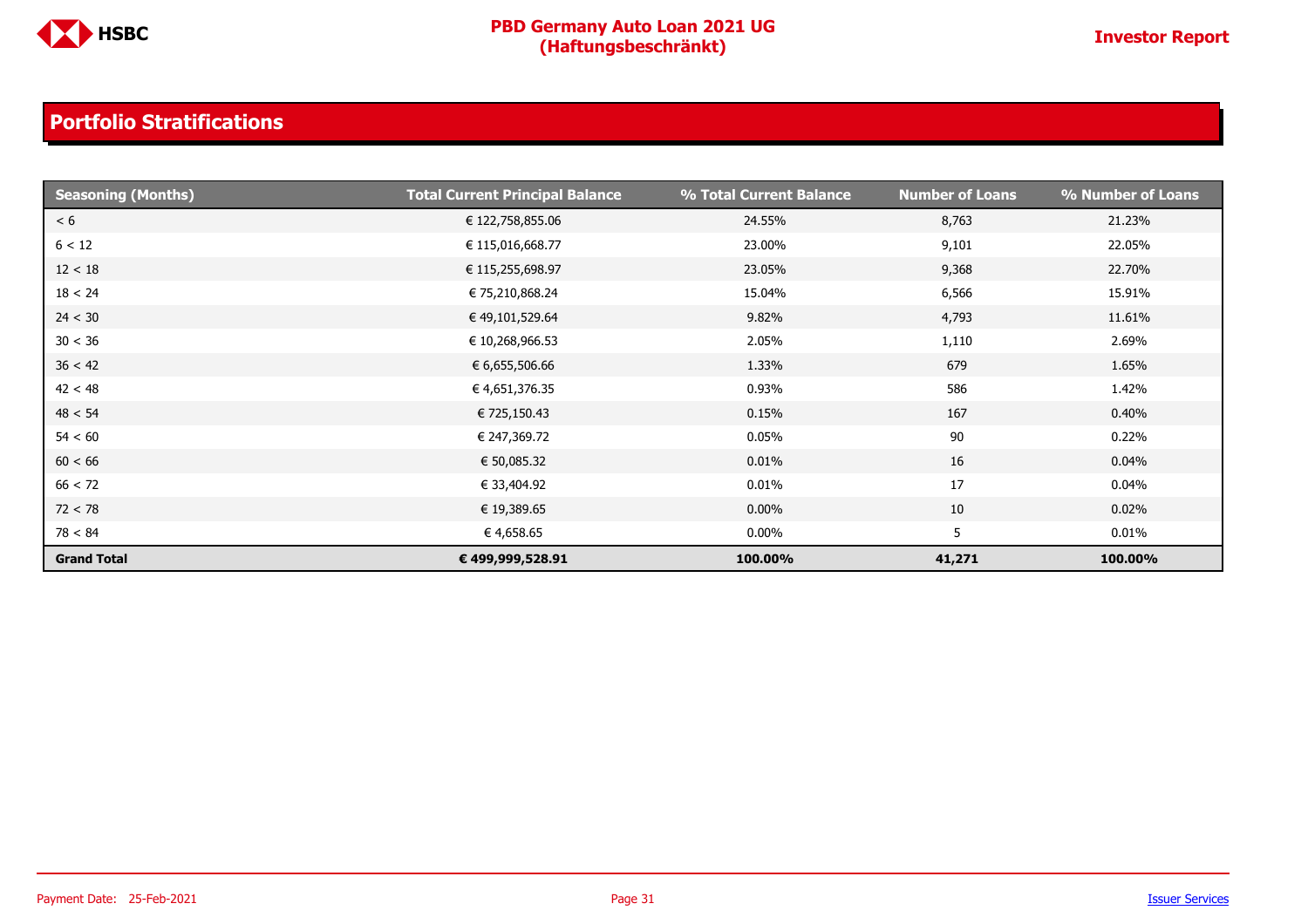

| Discount Rate (%)     | <b>Total Current Principal Balance</b> | % Total Current Balance | <b>Number of Loans</b> | % Number of Loans |
|-----------------------|----------------------------------------|-------------------------|------------------------|-------------------|
| $3.0000\% < 4.0000\%$ | € 423,680,672.25                       | 84.74%                  | 32,449                 | 78.62%            |
| $4.0000\% < 5.0000\%$ | € 71,525,805.58                        | 14.31%                  | 7,978                  | 19.33%            |
| $5.0000\% < 6.0000\%$ | € 4,339,213.53                         | 0.87%                   | 741                    | 1.80%             |
| $6.0000\% < 7.0000\%$ | € 377,670.86                           | 0.08%                   | 82                     | 0.20%             |
| $7.0000\% < 8.0000\%$ | € 75,122.34                            | 0.02%                   | 20                     | 0.05%             |
| $8.0000\% < 9.0000\%$ | € 1,044.35                             | $0.00\%$                |                        | $0.00\%$          |
| <b>Grand Total</b>    | € 499,999,528.91                       | 100.00%                 | 41,271                 | 100.00%           |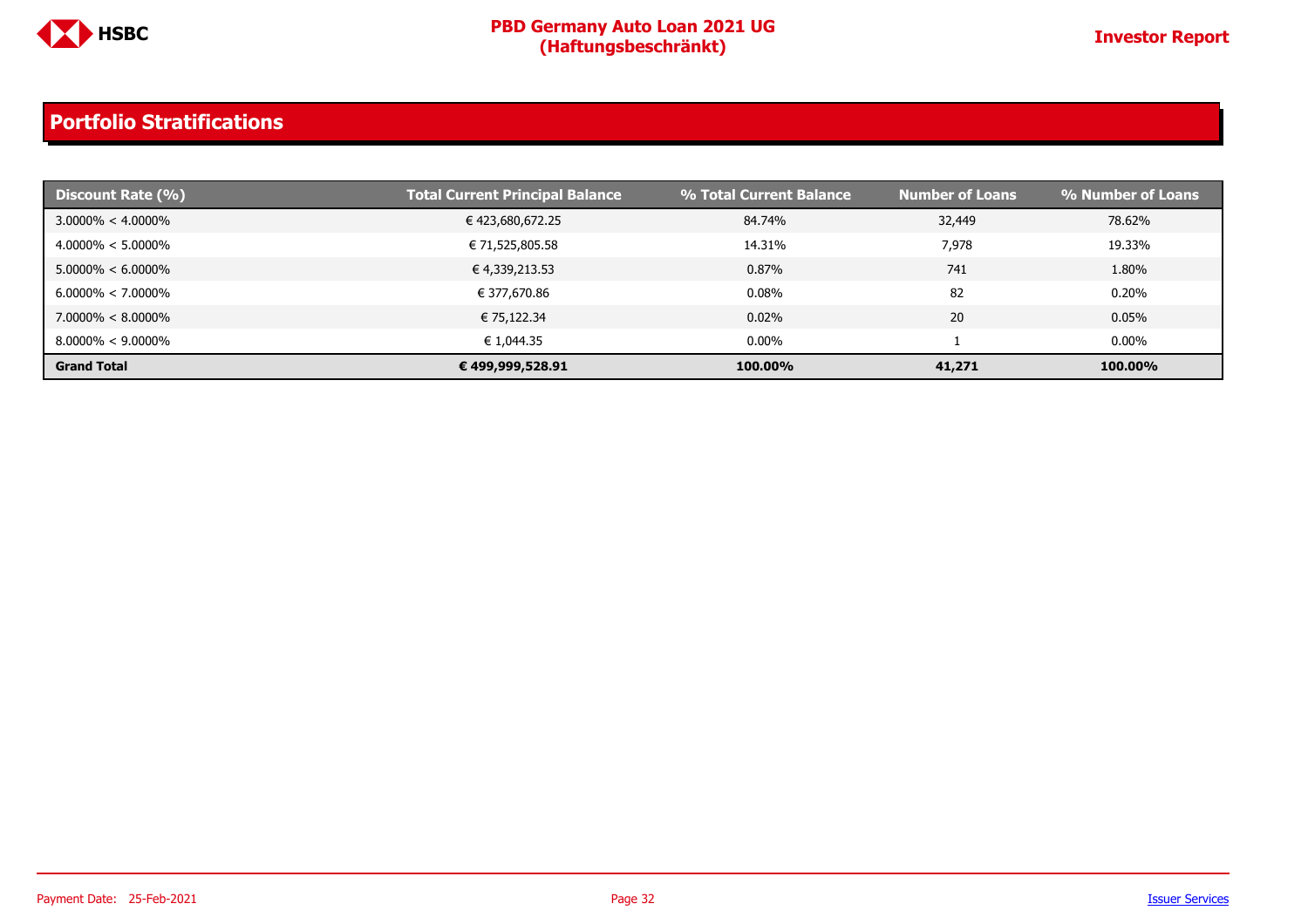

| <b>Balloon Payment as % of Car Sale Price</b> | <b>Total Current Principal Balance</b> | % Total Current Balance | <b>Number of Loans</b> | % Number of Loans |
|-----------------------------------------------|----------------------------------------|-------------------------|------------------------|-------------------|
| $0.0000\% < 10.0000\%$                        | € 162,283,370.33                       | 32.46%                  | 19,308                 | 46.78%            |
| $10.0000\% < 20.0000\%$                       | € 24,168,841.44                        | 4.83%                   | 2,094                  | 5.07%             |
| $20.0000\% < 30.0000\%$                       | € 41,739,301.61                        | 8.35%                   | 3,130                  | 7.58%             |
| $30.0000\% < 40.0000\%$                       | € 86,820,481.98                        | 17.36%                  | 6,036                  | 14.63%            |
| $40.0000\% < 50.0000\%$                       | € 127,725,685.33                       | 25.55%                  | 7,465                  | 18.09%            |
| $50.0000\% < 60.0000\%$                       | € 52,301,957.63                        | 10.46%                  | 2,954                  | 7.16%             |
| $60.0000\% < 70.0000\%$                       | € 4,784,472.54                         | 0.96%                   | 273                    | 0.66%             |
| $70.0000\% < 80.0000\%$                       | € 175,418.05                           | $0.04\%$                | 11                     | 0.03%             |
| <b>Grand Total</b>                            | € 499,999,528.91                       | 100.00%                 | 41,271                 | 100.00%           |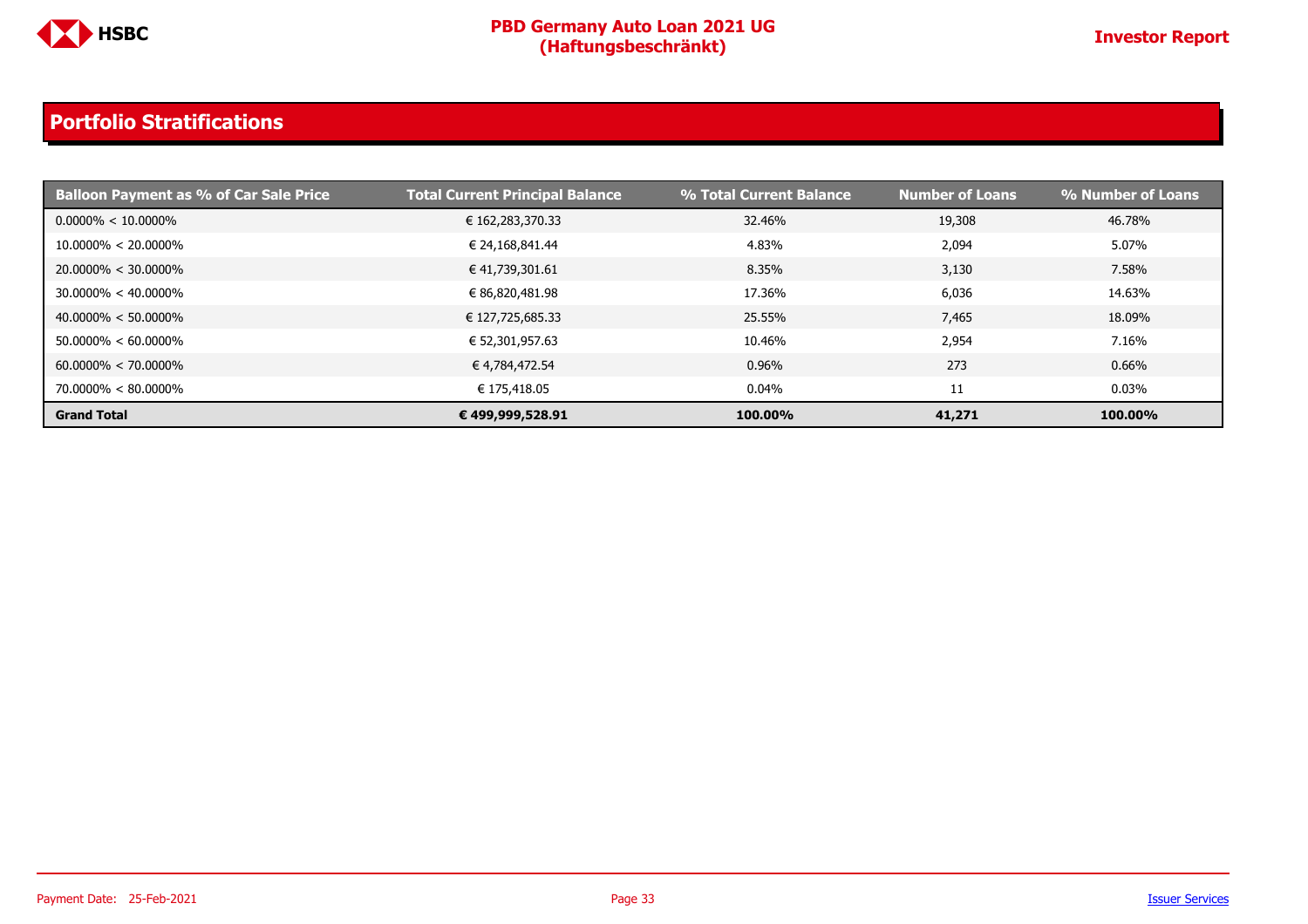

| <b>Balloon Payment as % of Initial Balance</b> | <b>Total Current Principal Balance</b> | % Total Current Balance | <b>Number of Loans</b> | % Number of Loans |
|------------------------------------------------|----------------------------------------|-------------------------|------------------------|-------------------|
| $0.0000\% < 10.0000\%$                         | € 158,457,526.22                       | 31.69%                  | 18,830                 | 45.63%            |
| $10.0000\% < 20.0000\%$                        | € 13,824,109.69                        | 2.76%                   | 1,207                  | 2.92%             |
| $20.0000\% < 30.0000\%$                        | € 26,941,217.17                        | 5.39%                   | 2,147                  | 5.20%             |
| $30.0000\% < 40.0000\%$                        | € 58,841,693.88                        | 11.77%                  | 4,400                  | 10.66%            |
| $40.0000\% < 50.0000\%$                        | € 104,159,683.78                       | 20.83%                  | 6,592                  | 15.97%            |
| $50.0000\% < 60.0000\%$                        | € 95,031,551.06                        | 19.01%                  | 5,615                  | 13.61%            |
| $60.0000\% < 70.0000\%$                        | € 35,859,114.60                        | 7.17%                   | 2,079                  | 5.04%             |
| $70.0000\% < 80.0000\%$                        | € 6,835,086.40                         | 1.37%                   | 399                    | 0.97%             |
| $80.0000\% < 90.0000\%$                        | € 49,546.11                            | 0.01%                   | ∠                      | $0.00\%$          |
| <b>Grand Total</b>                             | € 499,999,528.91                       | 100.00%                 | 41,271                 | 100.00%           |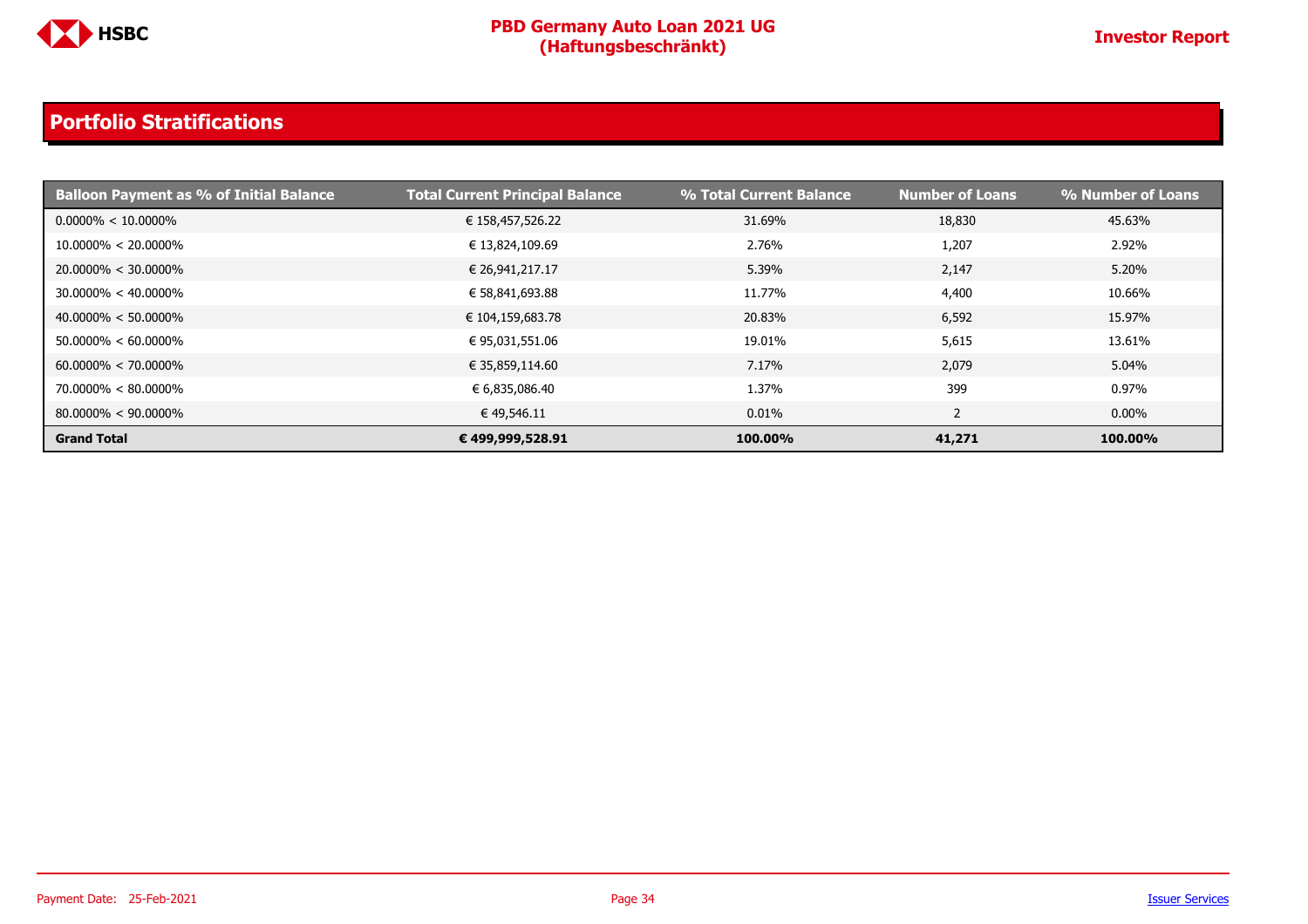

| <b>Print Year of Origiantion of the Loans</b> | <b>Total Current Principal Balance</b> | % Total Current Balance | <b>Number of Loans</b> | % Number of Loans |
|-----------------------------------------------|----------------------------------------|-------------------------|------------------------|-------------------|
| 2014                                          | € 24,048.30                            | $0.00\%$                | 15                     | $0.04\%$          |
| 2015                                          | € 70,166.43                            | 0.01%                   | 29                     | $0.07\%$          |
| 2016                                          | € 900,111.84                           | 0.18%                   | 240                    | 0.58%             |
| 2017                                          | € 9,907,278.09                         | 1.98%                   | 1,147                  | 2.78%             |
| 2018                                          | € 50,100,208.83                        | 10.02%                  | 5,064                  | 12.27%            |
| 2019                                          | € 179,006,178.65                       | 35.80%                  | 15,187                 | 36.80%            |
| 2020                                          | € 258,972,870.79                       | 51.79%                  | 19,516                 | 47.29%            |
| 2021                                          | € 1,018,665.98                         | 0.20%                   | 73                     | 0.18%             |
| <b>Grand Total</b>                            | €499,999,528.91                        | 100.00%                 | 41,271                 | 100.00%           |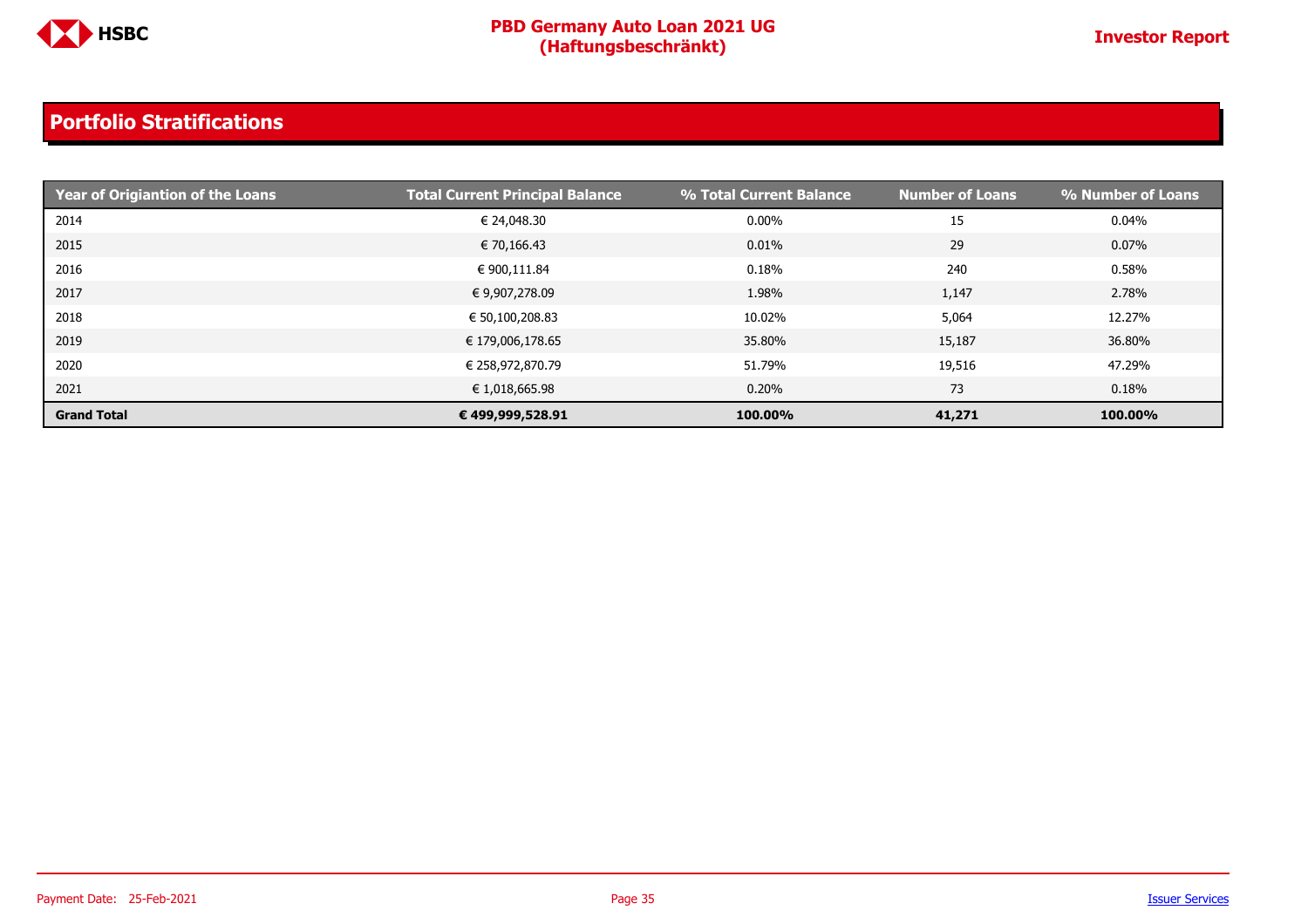

| <b>Borrower Initial Down Payment</b> | <b>Total Current Principal Balance</b> | % Total Current Balance | <b>Number of Loans</b> | % Number of Loans |
|--------------------------------------|----------------------------------------|-------------------------|------------------------|-------------------|
| $0.0000\% < 10.0000\%$               | € 193,569,915.98                       | 38.71%                  | 15,818                 | 38.33%            |
| $10.0000\% < 20.0000\%$              | € 146,670,185.99                       | 29.33%                  | 9,610                  | 23.29%            |
| $20.0000\% < 30.0000\%$              | € 81,138,809.04                        | 16.23%                  | 6,185                  | 14.99%            |
| $30.0000\% < 40.0000\%$              | € 41,078,487.78                        | 8.22%                   | 3,803                  | 9.21%             |
| $40.0000\% < 50.0000\%$              | € 19,863,879.03                        | 3.97%                   | 2,405                  | 5.83%             |
| $50.0000\% < 60.0000\%$              | € 10,661,111.82                        | 2.13%                   | 1,724                  | 4.18%             |
| $60.0000\% < 70.0000\%$              | € 4,797,756.66                         | 0.96%                   | 927                    | 2.25%             |
| $70.0000\% < 80.0000\%$              | € 1,707,376.68                         | 0.34%                   | 467                    | 1.13%             |
| $80.0000\% < 90.0000\%$              | € 393,181.05                           | 0.08%                   | 217                    | 0.53%             |
| $90.0000\% < 100.0000\%$             | € 118,824.88                           | 0.02%                   | 115                    | 0.28%             |
| <b>Grand Total</b>                   | € 499,999,528.91                       | 100.00%                 | 41,271                 | 100.00%           |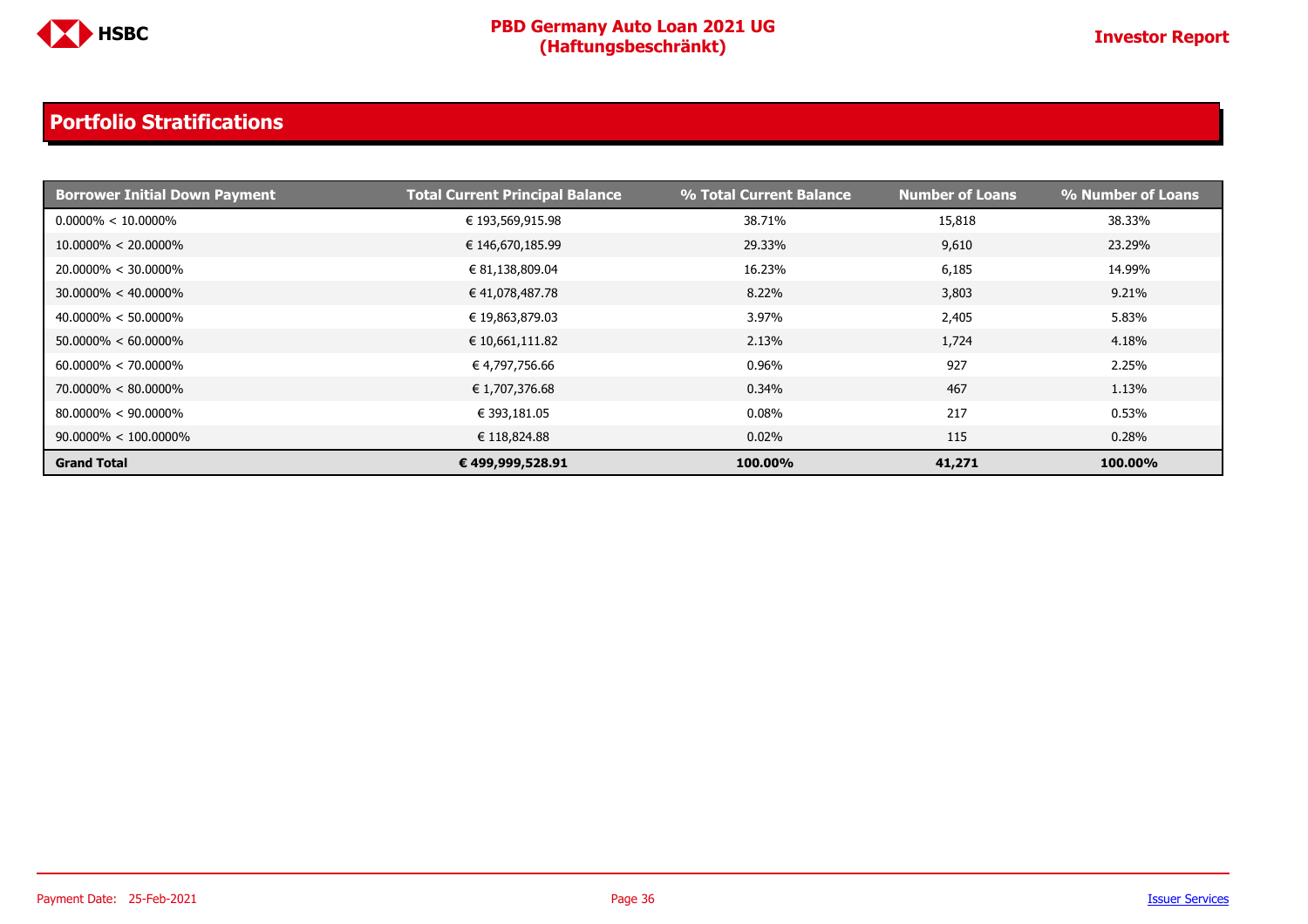

| <b>Original Loan to Value (%)</b> | <b>Total Current Principal Balance</b> | % Total Current Balance | <b>Number of Loans</b> | % Number of Loans |
|-----------------------------------|----------------------------------------|-------------------------|------------------------|-------------------|
| < 10.000000                       | € 117,070.36                           | 0.02%                   | 113                    | 0.27%             |
| 10.000000 < 20.000000             | € 376,102.39                           | 0.08%                   | 209                    | 0.51%             |
| 20.000000 < 30.000000             | € 1,720,423.91                         | 0.34%                   | 472                    | 1.14%             |
| 30.000000 < 40.000000             | € 4,712,290.60                         | 0.94%                   | 913                    | 2.21%             |
| 40.000000 < 50.000000             | € 10,348,401.52                        | 2.07%                   | 1,663                  | 4.03%             |
| 50.000000 < 60.000000             | € 19,905,892.60                        | 3.98%                   | 2,442                  | 5.92%             |
| 60.000000 < 70.000000             | € 41,186,673.82                        | 8.24%                   | 3,814                  | 9.24%             |
| 70.000000 < 80.000000             | € 80,354,863.75                        | 16.07%                  | 6,131                  | 14.86%            |
| 80.000000 < 90.000000             | € 147,390,725.08                       | 29.48%                  | 9,671                  | 23.43%            |
| 90.000000 < 100.000000            | € 41,451,941.83                        | 8.29%                   | 2,616                  | 6.34%             |
| $=100.000000$                     | € 152,435,143.05                       | 30.49%                  | 13,227                 | 32.05%            |
| <b>Grand Total</b>                | € 499,999,528.91                       | 100.00%                 | 41,271                 | 100.00%           |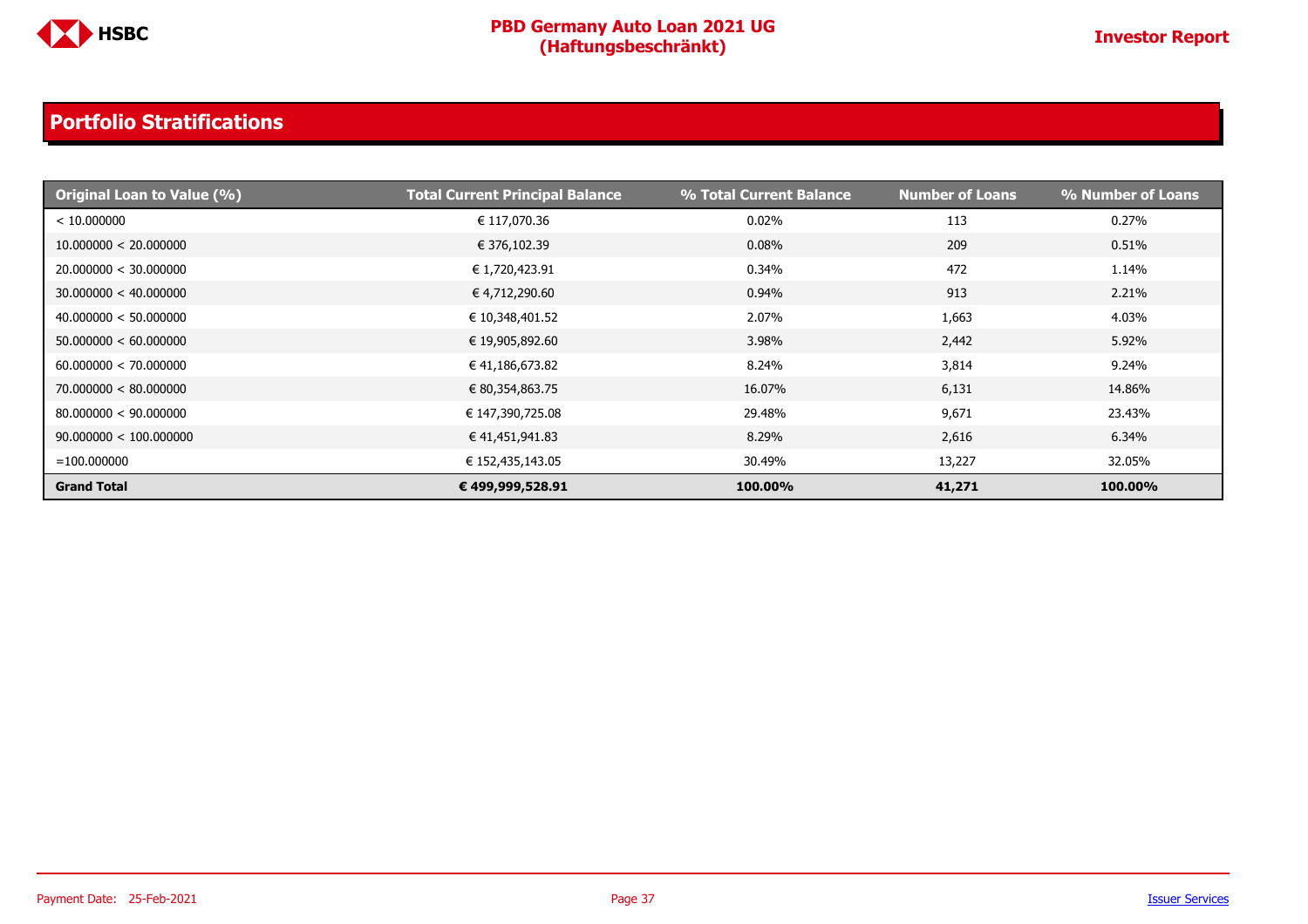

| <b>Region</b>        | <b>Total Current Principal Balance</b> | % Total Current Balance | <b>Number of Loans</b> | % Number of Loans |
|----------------------|----------------------------------------|-------------------------|------------------------|-------------------|
| Baden-Württemberg    | € 64,013,756.31                        | 12.80%                  | 5,319                  | 12.89%            |
| Bayern               | € 50,389,240.54                        | 10.08%                  | 4,165                  | 10.09%            |
| Berlin               | € 3,886,833.58                         | 0.78%                   | 291                    | 0.71%             |
| Brandenburg          | € 30,420,362.45                        | 6.08%                   | 2,406                  | 5.83%             |
| <b>Bremen</b>        | € 2,305,683.70                         | 0.46%                   | 198                    | 0.48%             |
| Hamburg              | € 1,149,378.03                         | 0.23%                   | 94                     | 0.23%             |
| Hessen               | € 51,246,123.62                        | 10.25%                  | 4,180                  | 10.13%            |
| Mecklenburg-Vorpomme | € 7,757,872.44                         | 1.55%                   | 605                    | 1.47%             |
| Niedersachsen        | € 33,971,511.53                        | 6.79%                   | 2,841                  | 6.88%             |
| Nordhein-Westfalen   | € 108,519,711.63                       | 21.70%                  | 9,005                  | 21.82%            |
| Rheinland-Pfalz      | € 31,605,786.06                        | 6.32%                   | 2,570                  | 6.23%             |
| Saarland             | € 20,195,420.18                        | 4.04%                   | 1,641                  | 3.98%             |
| Sachsen              | € 39,488,113.62                        | 7.90%                   | 3,441                  | 8.34%             |
| Sachsen-Anhalt       | € 13,345,729.23                        | 2.67%                   | 1,112                  | 2.69%             |
| Schleswig Holstein   | € 29,266,197.97                        | 5.85%                   | 2,408                  | 5.83%             |
| Thüringen            | € 12,437,808.02                        | 2.49%                   | 995                    | 2.41%             |
| <b>Grand Total</b>   | € 499,999,528.91                       | 100.00%                 | 41,271                 | 100.00%           |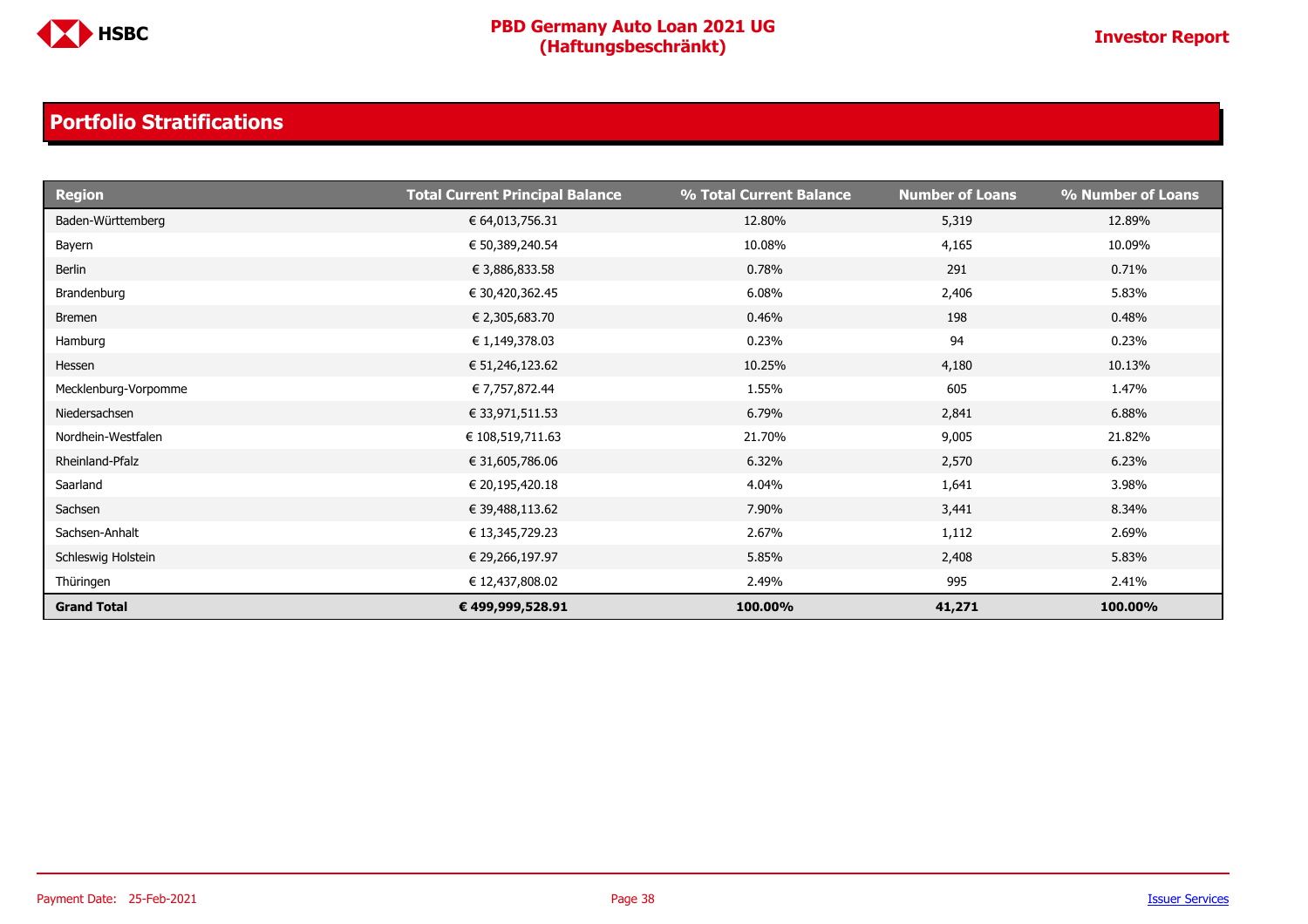

| <b>Car Makers</b>  | <b>Total Current Principal Balance</b> | % Total Current Balance | <b>Number of Loans</b> | <sup>1</sup> % Number of Loans |
|--------------------|----------------------------------------|-------------------------|------------------------|--------------------------------|
| Citroen            | € 181,304,123.34                       | 36.26%                  | 16,350                 | 39.62%                         |
| DS                 | € 6,800,170.68                         | 1.36%                   | 363                    | 0.88%                          |
| Others             | € 15,885,671.53                        | 3.18%                   | 1,776                  | 4.30%                          |
| Peugeot            | € 296,009,563.36                       | 59.20%                  | 22,782                 | 55.20%                         |
| <b>Grand Total</b> | € 499,999,528.91                       | 100.00%                 | 41,271                 | 100.00%                        |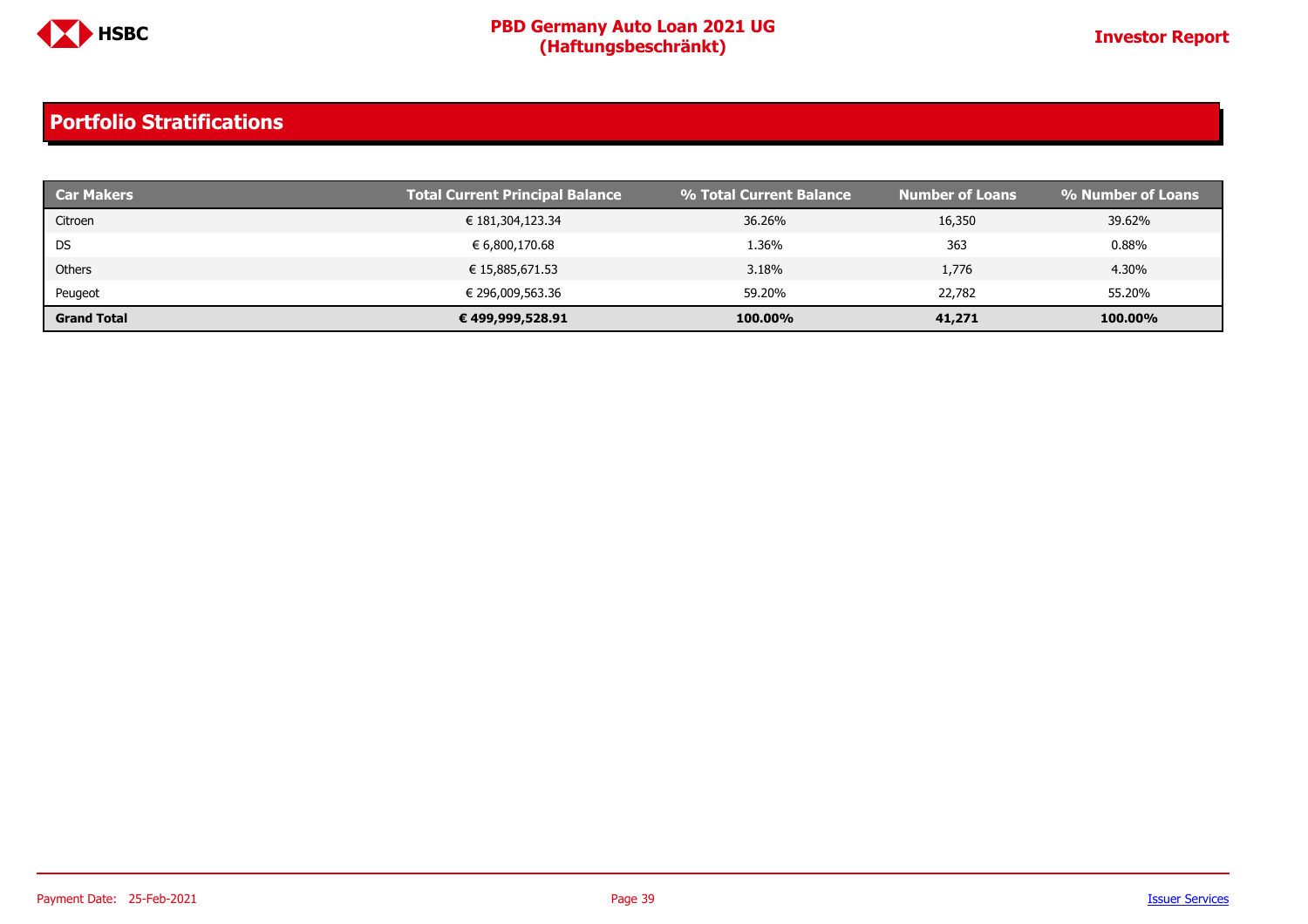

| <b>Fuel Type</b>   | <b>Total Current Principal Balance</b> | % Total Current Balance | <b>Number of Loans</b> | % Number of Loans |
|--------------------|----------------------------------------|-------------------------|------------------------|-------------------|
| <b>Diesel</b>      | € 273,759,500.51                       | 54.75%                  | 20,319                 | 49.23%            |
| Electric           | € 4,564,335.92                         | 0.91%                   | 240                    | 0.58%             |
| Hybrid             | € 9,369,578.08                         | 1.87%                   | 466                    | 1.13%             |
| No Data            | € 2,880,156.81                         | 0.58%                   | 224                    | 0.54%             |
| Petrol             | € 209,425,957.59                       | 41.89%                  | 20,022                 | 48.51%            |
| <b>Grand Total</b> | € 499,999,528.91                       | 100.00%                 | 41,271                 | 100.00%           |